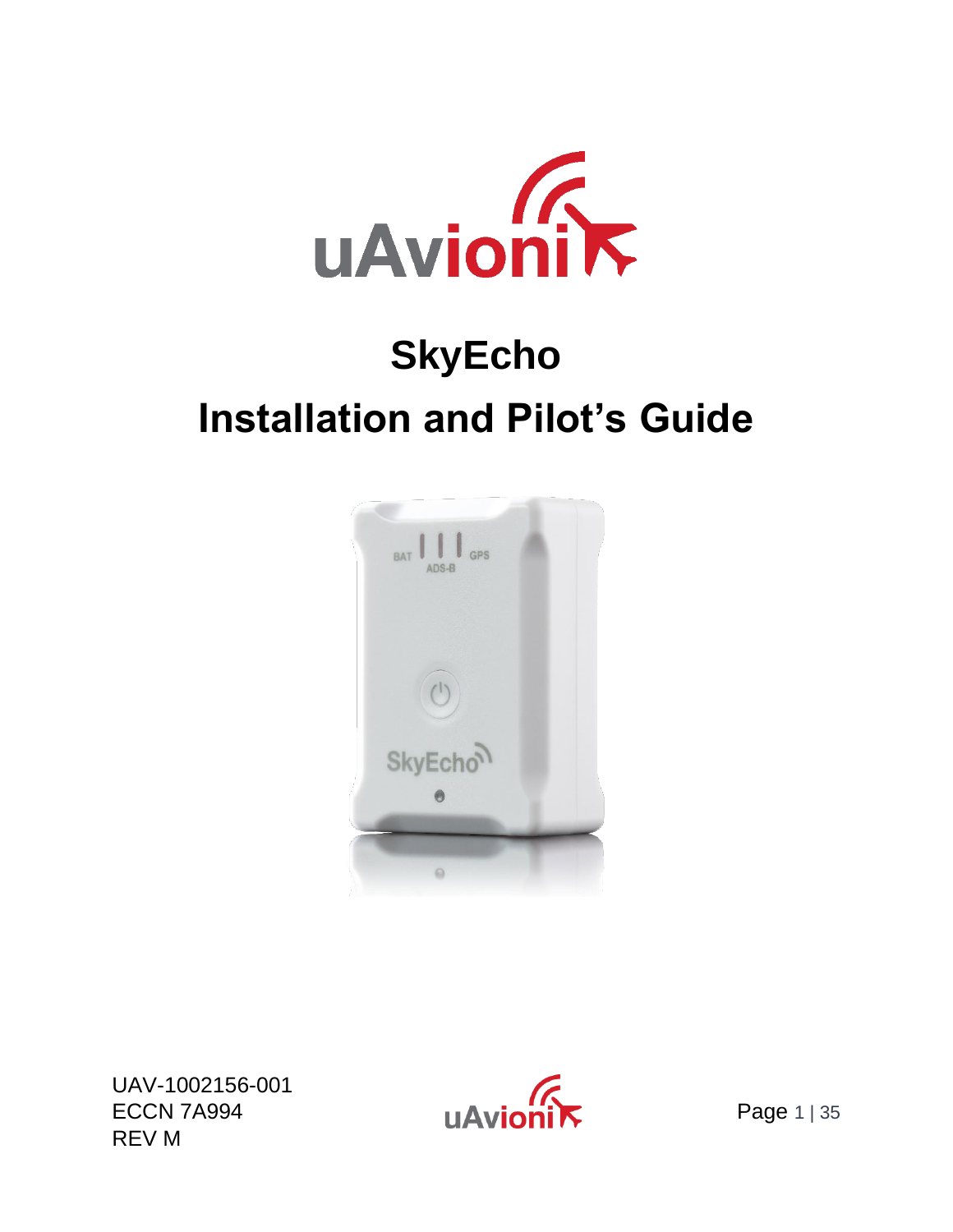© 2021 uAvionix Corporation. All rights reserved. uAvionix Corporation 300 Pine Needle Lane Bigfork, MT 59911

[http://www.uavionix.com](http://www.uavionix.com/) <https://uavionix.com/support/>

Except as expressly provided herein, no part of this guide may be reproduced, transmitted, disseminated, downloaded or stored in any storage medium, for any purpose without the express written permission of uAvionix. uAvionix grants permissions to download a single copy of this guide onto an electronic storage medium to be viewed for personal use, provided that the complete text of this copyright notice is retained. Unauthorized commercial distribution of this manual or any revision hereto is strictly prohibited.

uAvionix® is a registered trademark of uAvionix Corporation, and may not be used without express permission of uAvionix.

UAV-1002156-001  $ECCN 7A994$   $H\Delta$   $N$ REV M

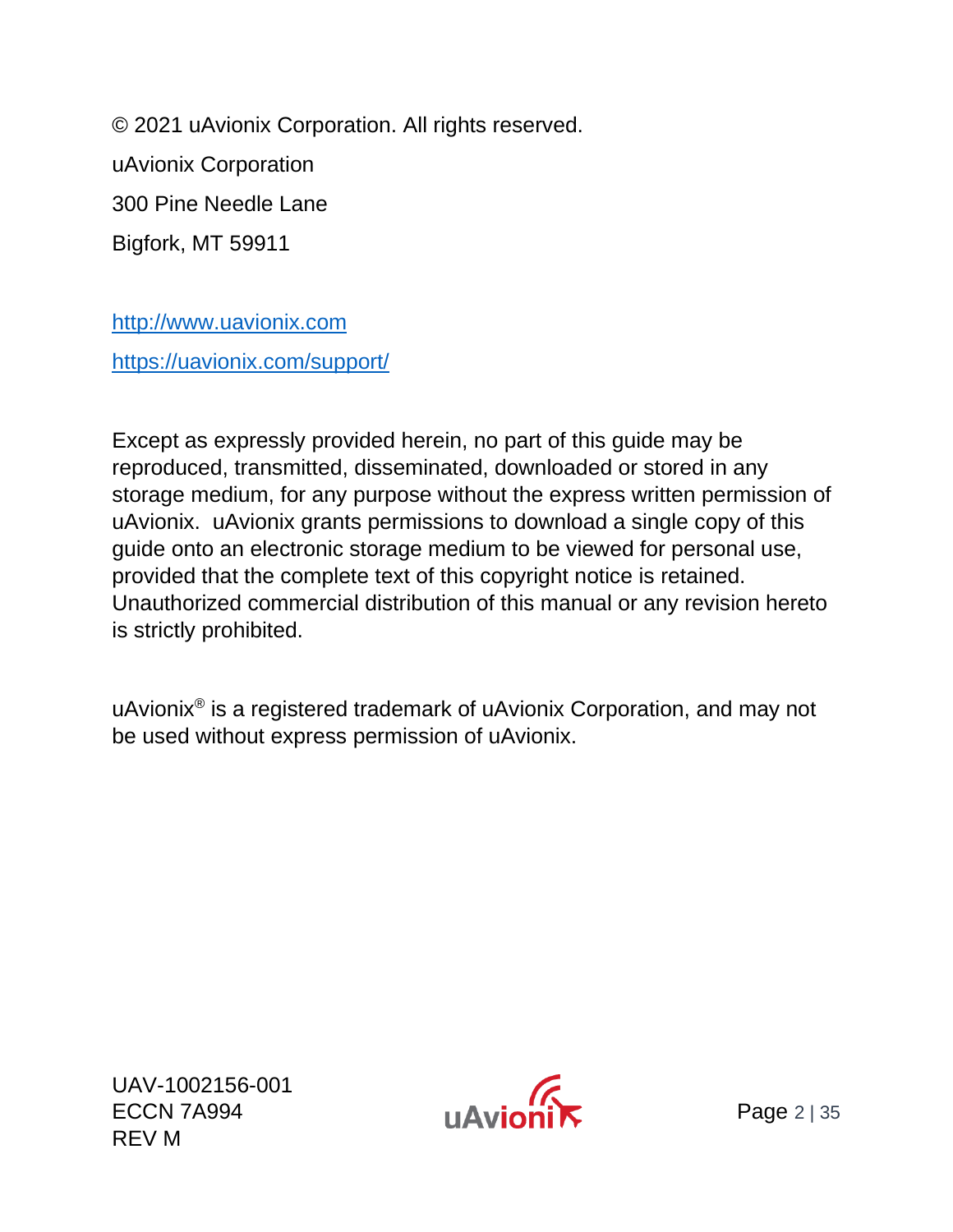### <span id="page-2-0"></span>**1 Revision History**

| <b>Revision</b> | <b>Date</b> | <b>Comments</b>                                                          |
|-----------------|-------------|--------------------------------------------------------------------------|
| A               | 8/8/18      | Pre-transmit release of SE2. ADS-B only                                  |
| B               | 8/28/18     | Mode C/S Bearingless Targets, DoCC Approval                              |
| C               | 9/11/18     | User feedback corrections                                                |
| D               | 12/24/18    | <b>FLARM Functionality</b>                                               |
| E               | 02/09/19    | <b>Regional Setting</b>                                                  |
| F               | 05/21/19    | Removal of Mode C/S Bearingless Targets                                  |
| G               | 10/26/19    | Firmware Update Procedures / Removal of                                  |
|                 |             | FlarmBridge                                                              |
| Н               | 12/12/19    | Review for AIC publication                                               |
|                 | 06/19/2020  | Add Australian compliance, support link update,                          |
|                 |             | update for UK AIC use with transponders.                                 |
| J               | 12/30/2020  | Separation of SDA setting from Region Setting in<br>configuration setup. |
| K               | 2/17/2021   | Updated description of LED behavior                                      |
|                 | 3/1/2021    | Update per 25 February 2021 - SDA 1 default;                             |
|                 |             | <b>EU CE/RED Declaration of Conformity</b>                               |
| M               | 5/1/2022    | Removal of country specific guidance to separate<br>addendums.           |

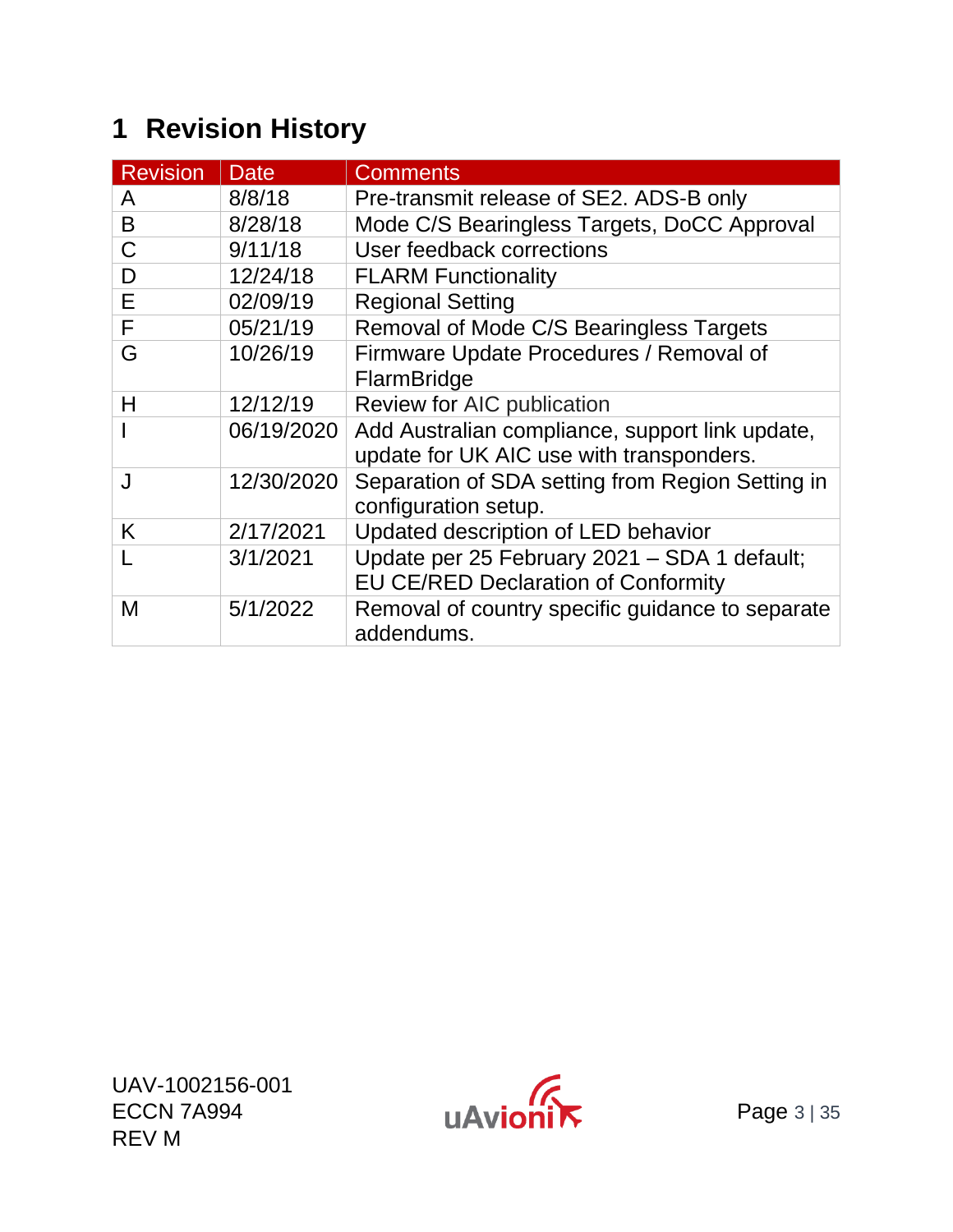### <span id="page-3-0"></span>**2 Warnings / Disclaimers**

The following required statement from the Federal Communications Commission (FCC) **applies to United States based entities with the exception of direct sales to the U.S. Government and units directly exported by uAvionix.**

*This device has not been authorized as required by the rules of the Federal Communications Commission. This device is not, and may not be offered for sale or lease, or sold or leased, until authorization is obtained.*

All device operational procedures must be learned on the ground.

Received traffic information is to be used as an aid to situational awareness and is merely supplemental and advisory in nature.

uAvionix is not liable for damages arising from the use or misuse of this product.

This equipment is classified by the United States Department of Commerce's Bureau of Industry and Security (BIS) as Export Control Classification Number (ECCN) 7A994.

These items are controlled by the U.S. Government and authorized for export only to the country of ultimate destination for use by the ultimate consignee or end-user(s) herein identified. They may not be resold, transferred, or otherwise disposed of, to any other country or to any person other than the authorized ultimate consignee or end-user(s), either in their original form or after being incorporated into other items, without first obtaining approval from the U.S. government or as otherwise authorized by U.S. law and regulations.

UAV-1002156-001 ECCN 7A994 **Page 4 | 35** REV M

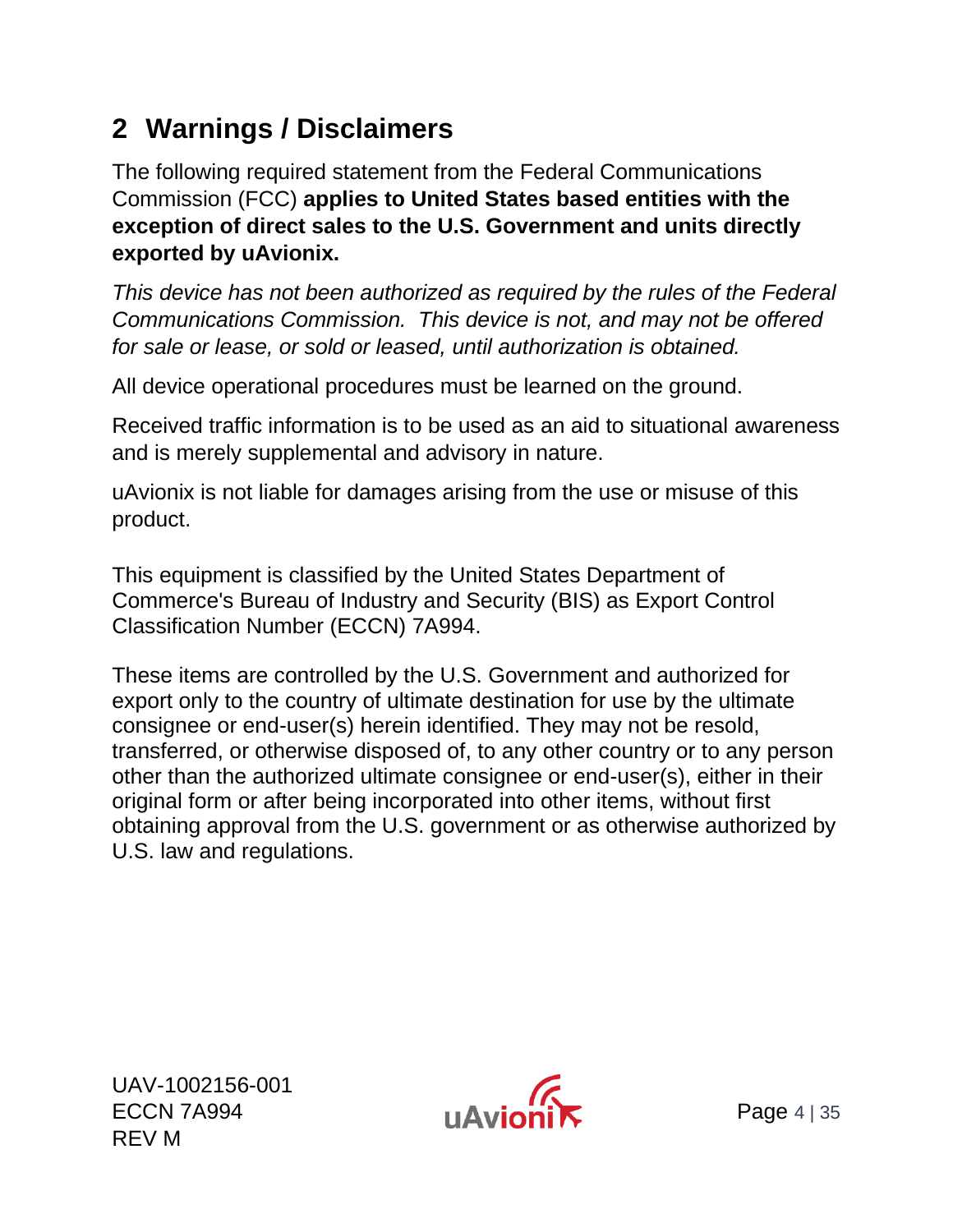### <span id="page-4-0"></span>**3 Limited Warranty**

uAvionix SkyEcho products are warranted to be free from defects in material and workmanship for one year from purchase. For the duration of the warranty period, uAvionix, at its sole option, will repair or replace any product which fails in normal use. Such repairs or replacement will be made at no charge to the customer for parts or labor, provided that the customer shall be responsible for any transportation cost.

This warranty does not apply to cosmetic damage, consumable parts, damage caused by accident, dropping, abuse, misuse, water, fire or flood, damage caused by unauthorized servicing, or product that has been modified or altered.

IN NO EVENT SHALL UAVIONIX BE LIABLE FOR ANY INCIDENTAL, SPECIAL, INDIRECT OR CONSEQUENTIAL DAMAGES, WHETHER RESULTING FROM THE USE, MISUSE OR INABILITY TO USE THE PRODUCT OR FROM DEFECTS IN THE PRODUCT. SOME STATES DO NOT ALLOW THE EXCLUSION OF INCIDENTAL OR CONSEQUENTIAL DAMAGES, SO THE ABOVE LIMITATIONS MAY NOT APPLY TO YOU.

#### Warranty Service

Warranty repair service shall be provided directly by uAvionix.

UAV-1002156-001 ECCN 7A994 **Page 5** | 35 REV M

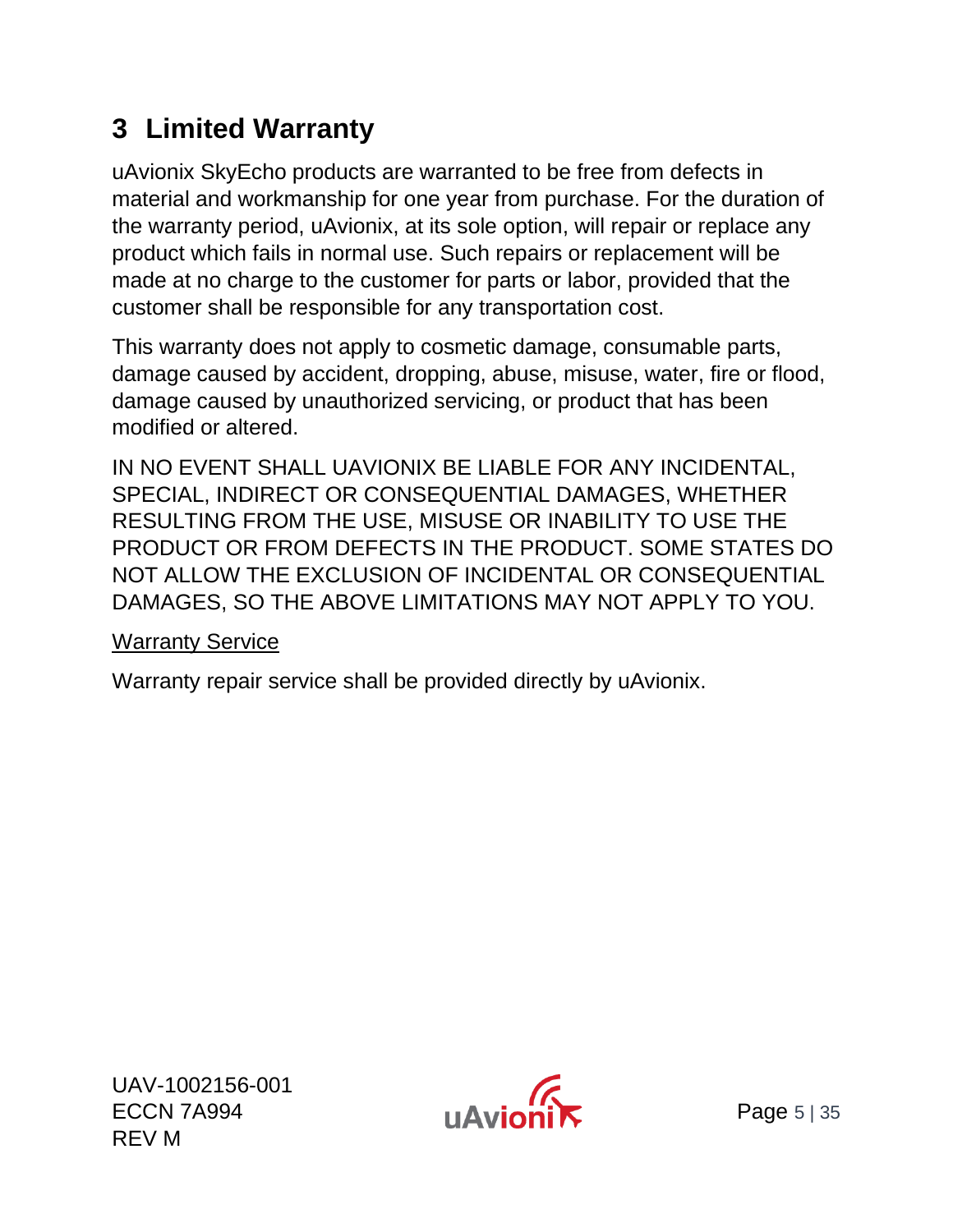## <span id="page-5-0"></span>4 Contents

| 5.1.1 |                                                                |       |
|-------|----------------------------------------------------------------|-------|
| 5.1.2 |                                                                |       |
|       |                                                                |       |
|       |                                                                |       |
| 5.3.1 |                                                                |       |
| 5.3.2 |                                                                |       |
|       |                                                                |       |
|       |                                                                |       |
|       |                                                                |       |
| 7.1.1 | Modifications and use outside of intended scope  15            |       |
| 7.1.2 | <b>Important Pilot Advisory Note Regarding Safety of Radio</b> |       |
|       |                                                                |       |
| 7.1.4 |                                                                |       |
| 7.1.5 |                                                                |       |
| 7.1.6 |                                                                |       |
| 7.1.7 |                                                                |       |
| 7.1.8 |                                                                |       |
| 7.1.9 |                                                                |       |
|       |                                                                |       |
|       | 5.1<br>5.2<br>5.3<br>7.1                                       | 7.1.3 |

UAV-1002156-001 **ECCN 7A994** REV M

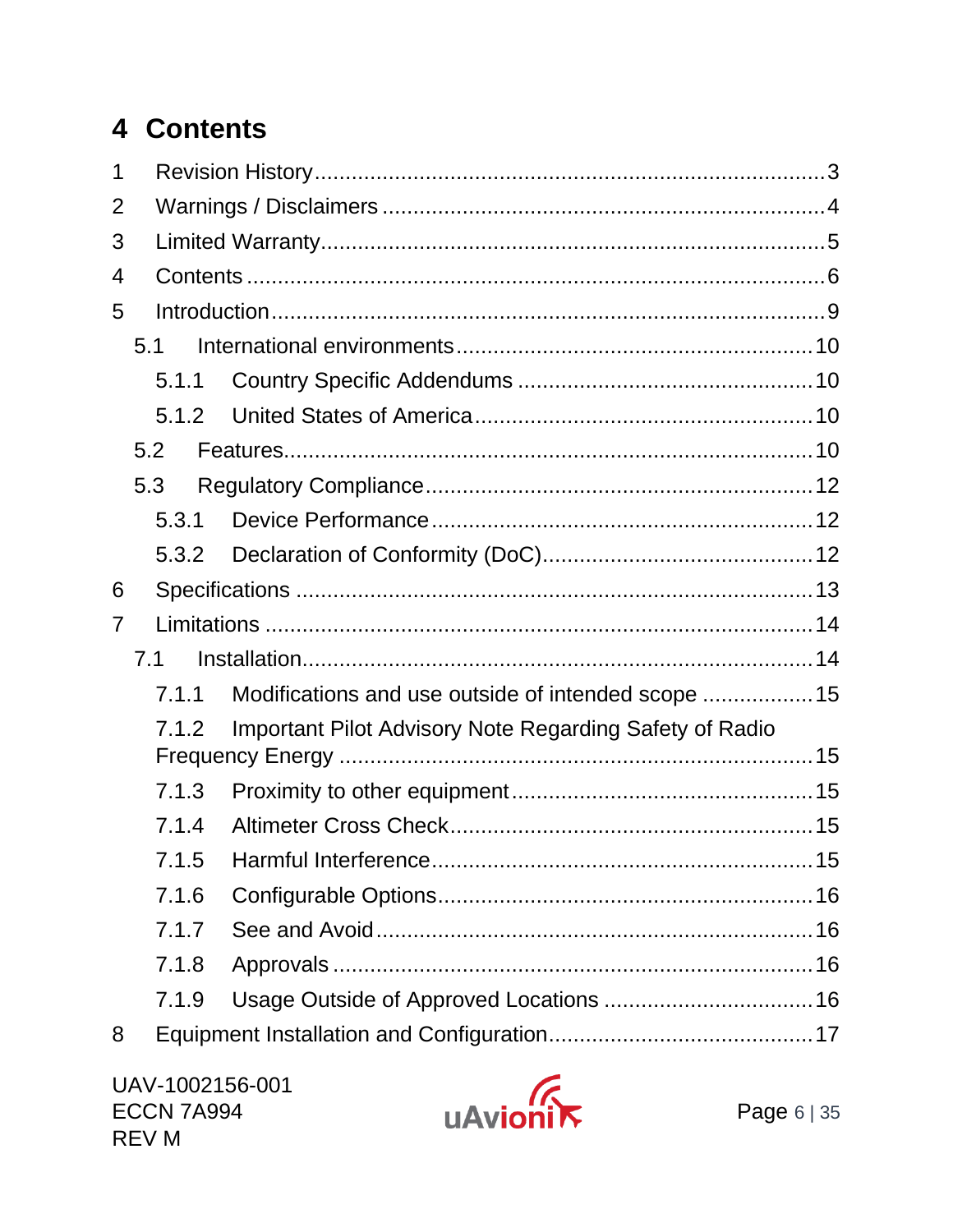| 8.1  |        |                                               |  |
|------|--------|-----------------------------------------------|--|
| 8.2  |        |                                               |  |
| 8.3  |        |                                               |  |
|      | 8.3.1  |                                               |  |
|      | 8.3.2  |                                               |  |
|      | 8.3.3  |                                               |  |
|      | 8.3.4  | Aircraft Address Programming (ICAO Address)21 |  |
|      | 8.3.5  |                                               |  |
|      | 8.3.6  |                                               |  |
|      | 8.3.7  |                                               |  |
|      | 8.3.8  |                                               |  |
|      | 8.3.9  |                                               |  |
|      | 8.3.10 |                                               |  |
|      | 8.3.11 | Air/Ground Threshold Speed VSO (knots)25      |  |
|      | 8.3.12 |                                               |  |
|      | 8.3.13 |                                               |  |
|      | 8.3.14 |                                               |  |
| 8.4  |        |                                               |  |
| 9    |        |                                               |  |
| 9.1  |        |                                               |  |
| 9.2  |        |                                               |  |
| 9.3  |        |                                               |  |
| 9.4  |        |                                               |  |
| 9.5  |        |                                               |  |
| 10   |        |                                               |  |
| 10.1 |        |                                               |  |
|      | 10.1.1 |                                               |  |
|      |        |                                               |  |

UAV-1002156-001 **ECCN 7A994** REV M

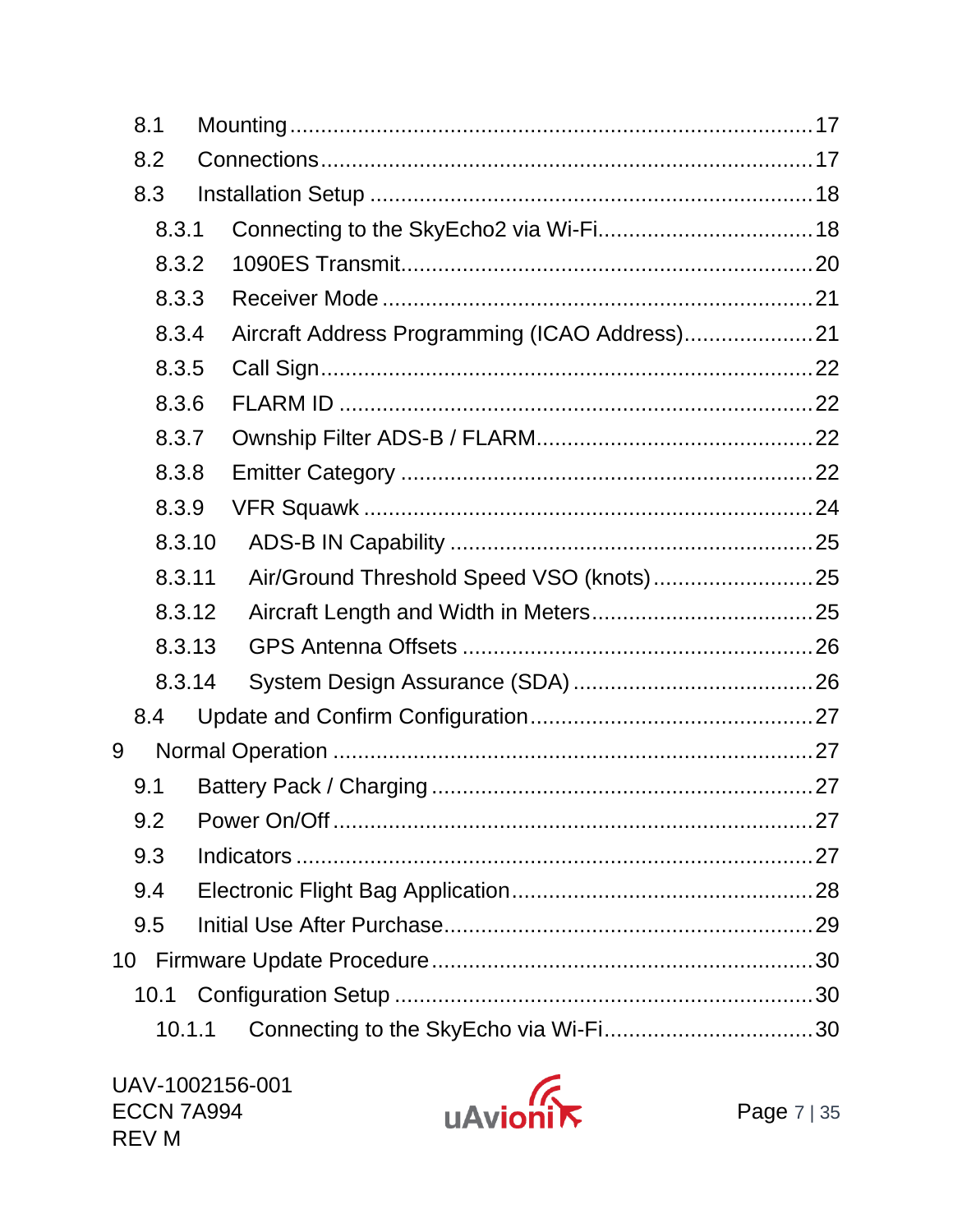UAV-1002156-001 REV M

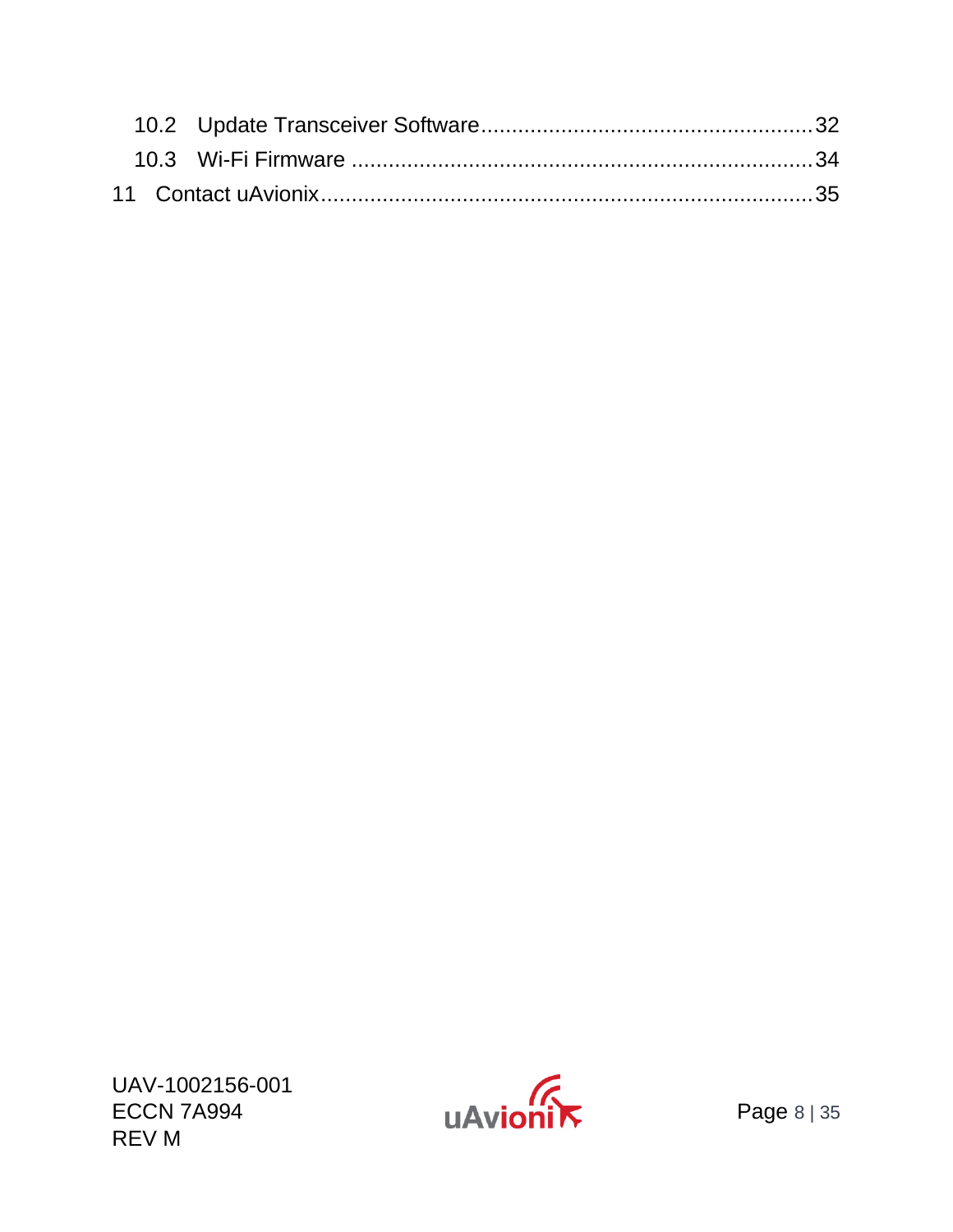### <span id="page-8-0"></span>**5 Introduction**

The SkyEcho (SkyEcho 2) is a portable ADS-B transceiver. It incorporates the following into a single portable Electronic Conspicuity Device (ECD):

- 1090MHz ADS-B traffic receiver
- Secondary receiver which is selectable between 978 MHz UAT ADS-B or 868 MHz European FLARM
- 1090 MHz Class A0 transmitter limited to 20W.
- Precision SBAS GPS meeting the performance requirements of TSO-C199 Class B
- Barometer
- Wi-Fi support for interface to EFB applications and support function

SkyEcho meets the performance requirements of ECDs for multiple countries. Refer to country-specific addendums for applicability to local regulations.

UAV-1002156-001  $ECCN 7A994$   $H\Delta$   $H\Delta$   $Page 9 | 35$ REV M

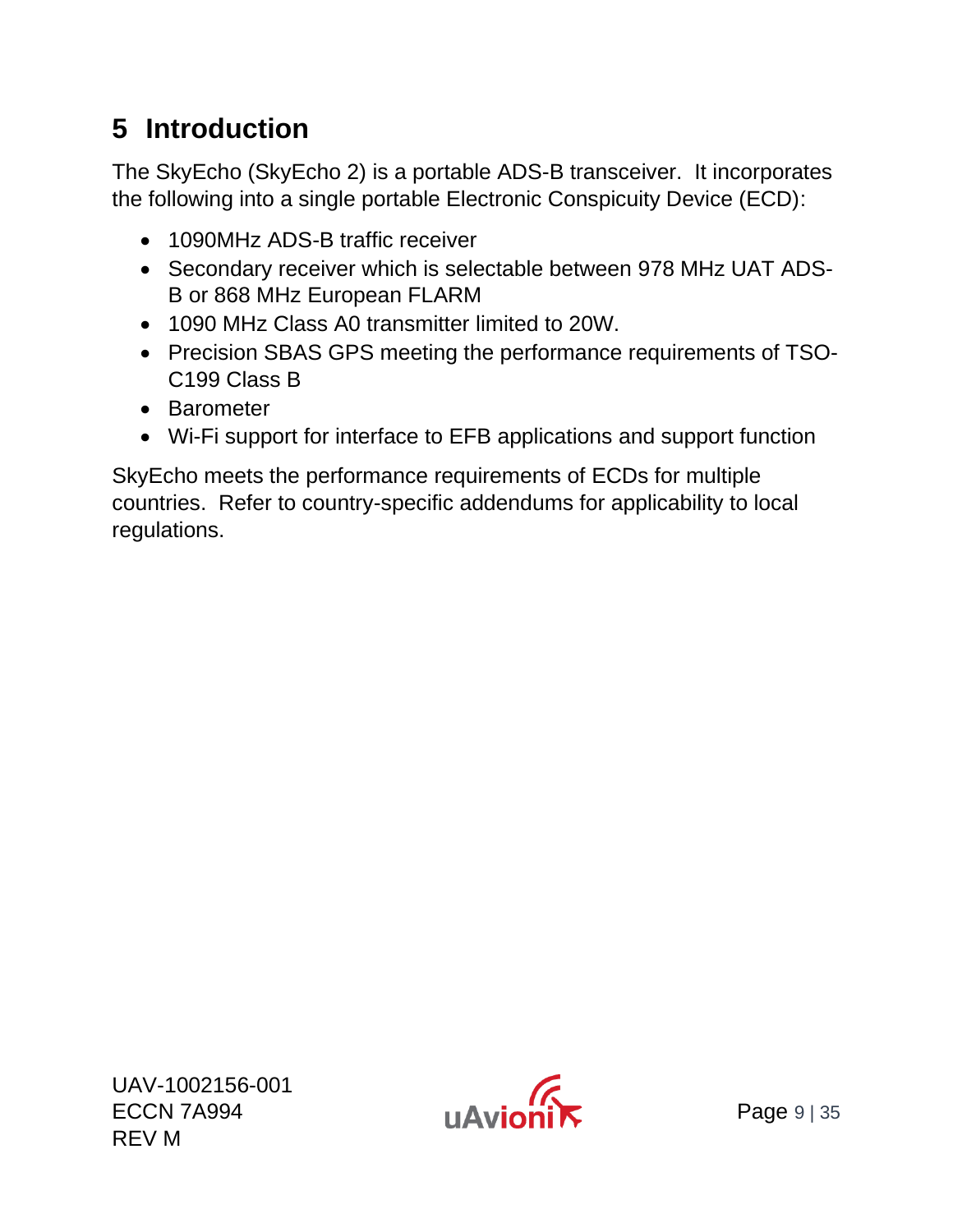### <span id="page-9-0"></span>**5.1 International environments**

#### <span id="page-9-1"></span>**5.1.1 Country Specific Addendums**

EC devices are not approved for transmitting globally. At the time of publishing this revision, portable ADS-B OUT transmitters are permitted only in the UK, Australia, and New Zealand. Each approved country has an addendum to this Installation and Pilot's Guide which discusses local regulations. Please refer to the applicable addendum for country-specific instructions and limitations.

If operating SkyEcho outside of an approved location, the transmit function must be disabled using the configuration settings. SkyEcho can be used as a receiver globally.

#### <span id="page-9-2"></span>**5.1.2 United States of America**

At the time of publishing of this revision, SkyEcho is not approved for use within the United States of America by either the Federal Communications Commission (FCC) or Federal Aviation Administration.

### <span id="page-9-3"></span>**5.2 Features**

The SkyEcho performs the following functions:

- 1090ES ADS-B 1090MHz reception
	- o Receives ADS-B IN data from aircraft equipped with 1090 MHz Extended Squitter transmitters.
- 978MHz UAT reception (Selectable Option)
	- o Receives ADS-B IN data from aircraft equipped with 978 MHz UAT transmitters. Receives Flight Information Services - Broadcast (FIS-B) and Traffic Information Services - Broadcast (TIS-B) compliant with UAT where available.
- FLARM® Receiver (Selectable Option)
	- $\circ$  Customers on the European Continent with participating Electronic Flight Bag (EFB) applications, have the option to choose FLARM reception capability. With this feature, the EFB

UAV-1002156-001  $ECCN 7A994$   $UAvion'$  Page 10 | 35 REV M

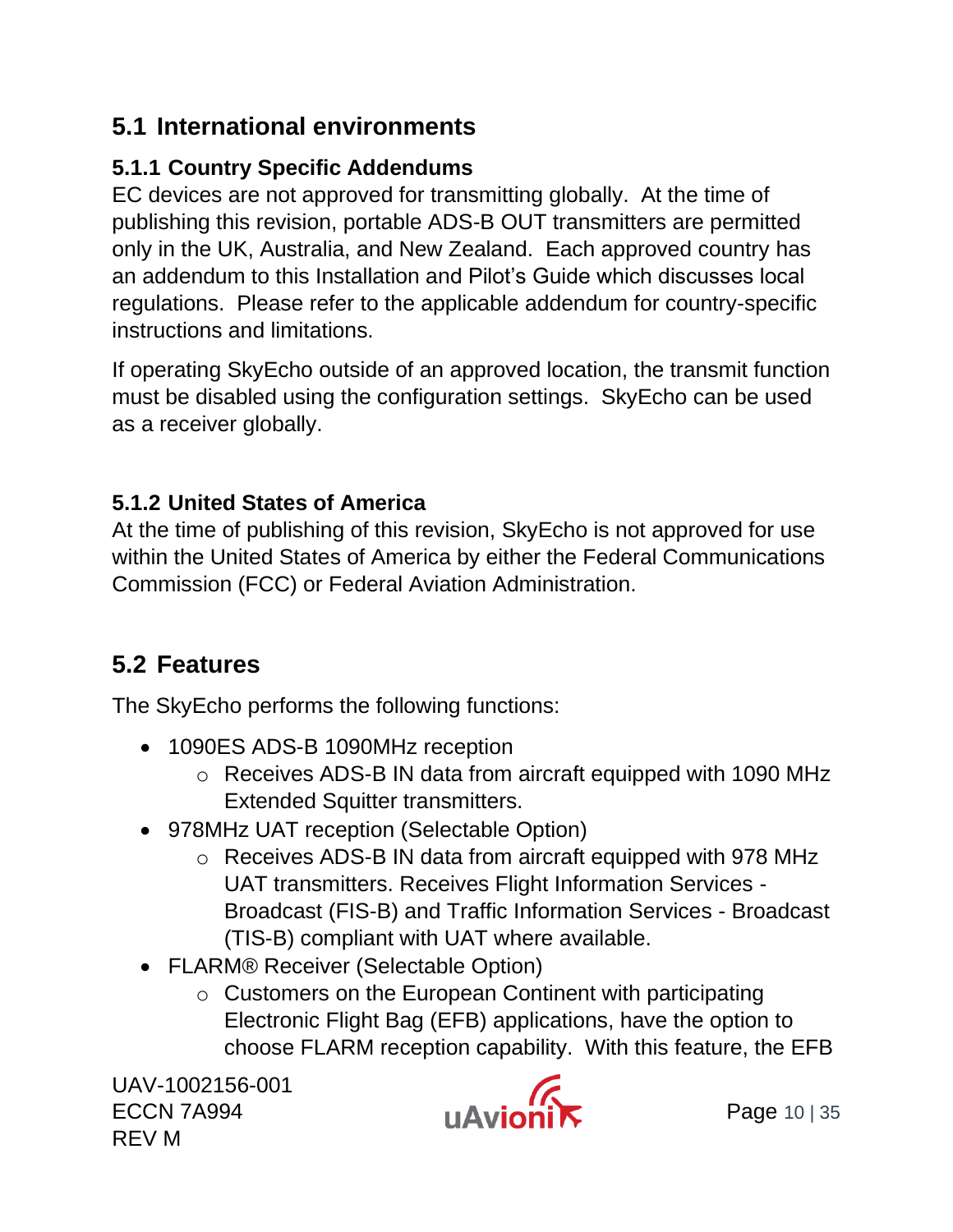will present the location of FLARM equipped aircraft on the moving map. This option requires a FLARM license acquired through the EFB application used.

- For a list of compatible EFB's, visit <https://uavionix.com/products/skyecho/>
- 1090ES transmission (1090 MHz)
	- o Transmits ADS-B Out data on the 1090 MHz frequency.
	- o Transmission may be enabled or disabled by configuration
- SBAS GPS reception
	- o High precision SBAS GPS meeting performance requirements of TSO-C199, transmitting a Source Integrity Level (SIL) and System Design Assurance (SDA) values of 1, ensuring ATC and airborne avionics can receive and trust the GPS position being transmitted.
- Barometric Altimeter for pressure altitude
- Traffic correlation
	- o Traffic information is correlated to provide a coherent view of nearby aircraft.
- GDL 90 format output (via Wi-Fi)
	- o The following data is translated to standard GDL 90 format for Wi-Fi transmission to compatible situational display applications.
		- **•** Traffic, ownship GPS, barometric pressure
		- **EIS-B/TIS-B when received via UAT, where available**
- Wi-Fi EFB connection
	- $\circ$  The GDL 90 data is transmitted over the built-in Wi-Fi interface for reception by standards compliant with EFB applications.
- Integrated rechargeable battery
	- o The integrated rechargeable battery provides 12 hours of continuous use. The battery is recharged through USB-C connection, which can also provide power to SkyEcho directly when connected to a USB power source.

UAV-1002156-001  $UAV-TUUZT56-UUT$ <br>ECCN 7A994  $IJ\Delta V$ REV M

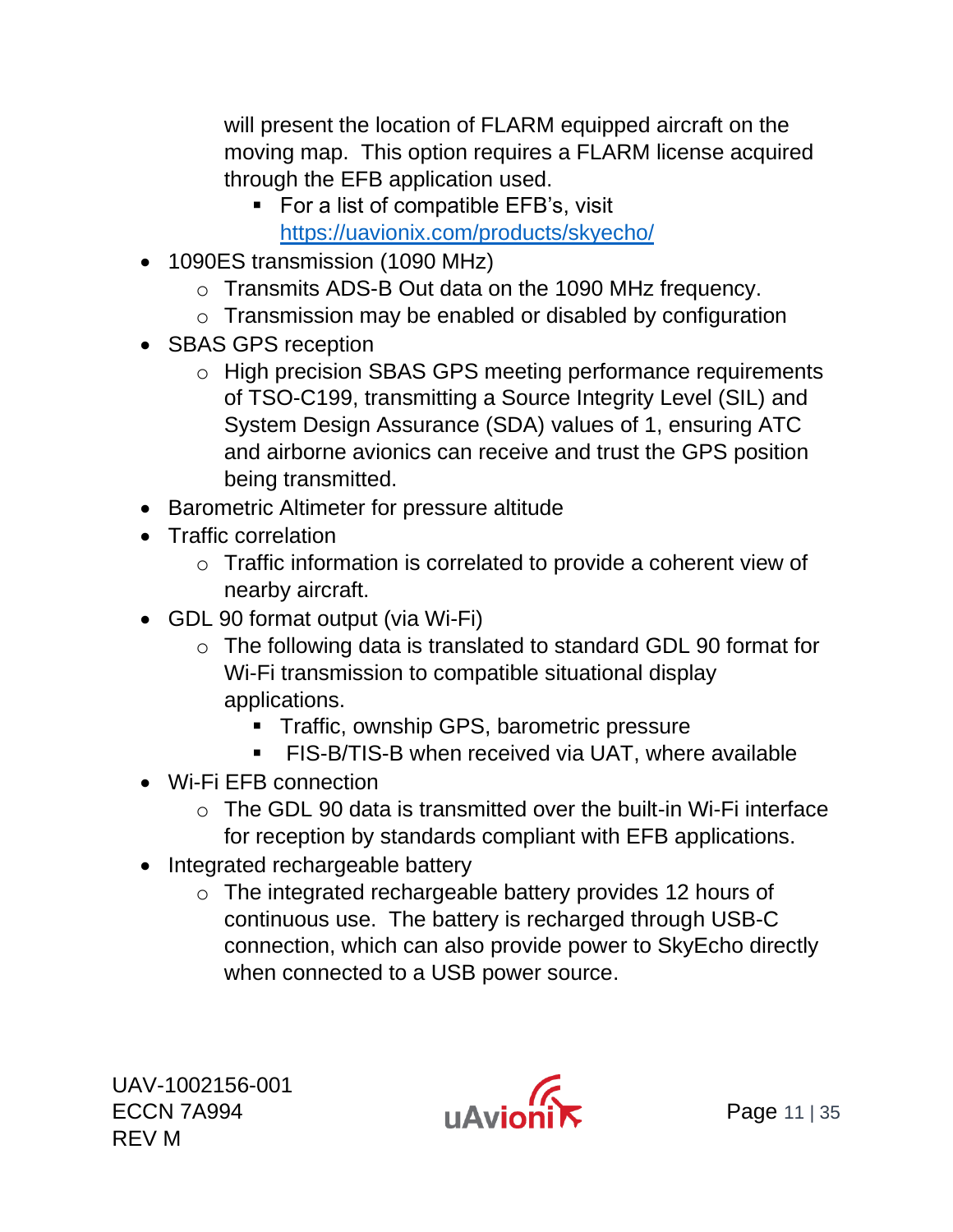### <span id="page-11-0"></span>**5.3 Regulatory Compliance**

#### <span id="page-11-1"></span>**5.3.1 Device Performance**

SkyEcho meets the Minimum Operational Performance Standards of DO-260B Class A0 with the output power limited to 20W and the SBAS GNSS receiver meets the performance requirements of TSO-C199.

#### <span id="page-11-2"></span>**5.3.2 Declaration of Conformity (DoC)**

uAvionix Corporation declares that that the SkyEcho 2 ADS-B Transceiver conforms with the pertaining EU harmonization legislation and, since 31 January 2020, appropriate UK equivalents where applicable. Reference the following standards which are applied:

- EN 62368-1:2014
- EN 62311:2008
- EN 61000-4-2:2009
- EN 61000-4-3:2006/A1/A2
- EN 303 413 V1.1.1
- Final Draft EN 301 489-1 V2.2.2 & EN 301 489-19 V2.1.1
- EN 300 328 V2.1.1 & EN 301 489-17 V3.2.4

The Notified Body Telification B.V., with Notified Body number 0560 performed: applicable Modules B+C

Where applicable:

The issued EU-type examination certificate: 192140399/AA/01

Description of accessories and components, which allow the radio equipment to operate as intended and covered by the DoC: SkyEcho 2 to be used in conjunction with tablet running EFB APP like SkyDemon, EasyVFR, Foreflight Mobile, and others.

UAV-1002156-001 ECCN 7A994 **Page 12** |  $\Delta$   $\mathbf{P}$  |  $\Delta$   $\mathbf{P}$  |  $\Delta$  |  $\mathbf{P}$  |  $\Delta$  |  $\mathbf{P}$  |  $\Delta$  |  $\mathbf{P}$  |  $\Delta$  |  $\mathbf{P}$  |  $\Delta$  |  $\mathbf{P}$  |  $\Delta$  |  $\mathbf{P}$  |  $\Delta$  |  $\mathbf{P}$  |  $\Delta$  |  $\mathbf{P}$  |  $\Delta$  |  $\mathbf{P}$  |  $\Delta$ REV M

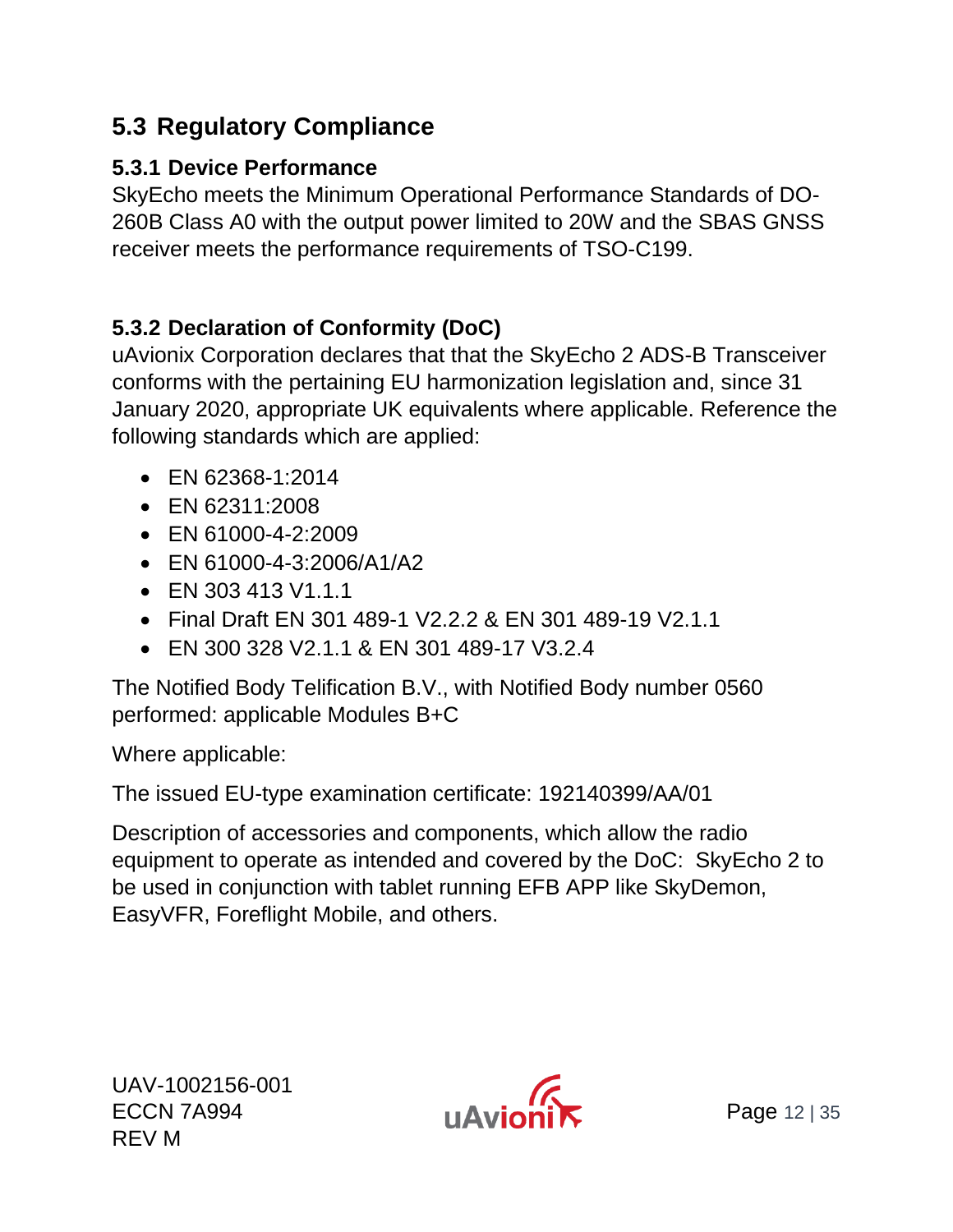### <span id="page-12-0"></span>**6 Specifications**



UAV-1002156-001 ECCN 7A994 **Page 13** | 35 REV M

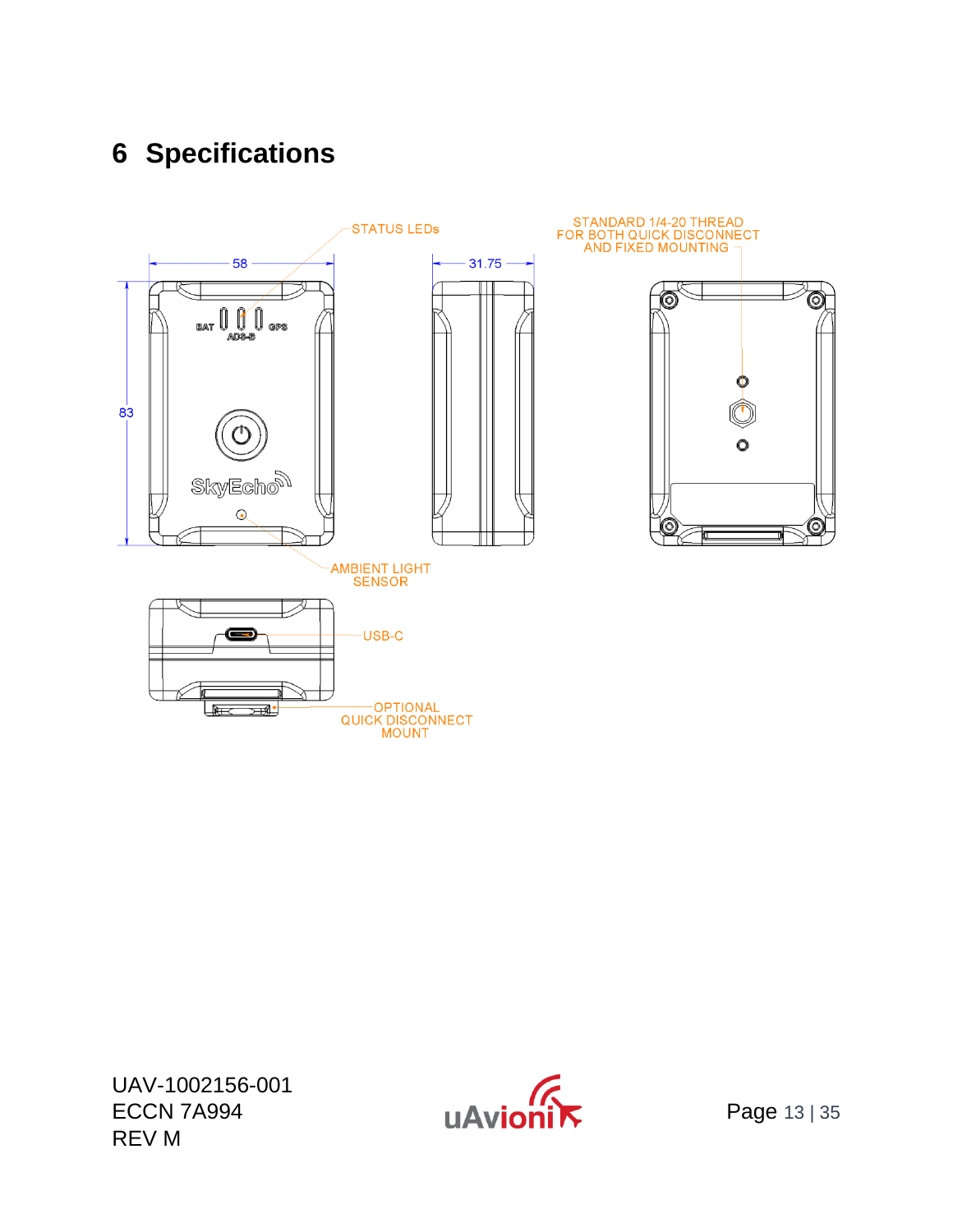| <b>Specification</b>                    | <b>Value</b>       |  |  |
|-----------------------------------------|--------------------|--|--|
| <b>Operating Time</b>                   | 12 hours           |  |  |
| Size                                    | 57x82x30mm         |  |  |
| Weight                                  | 200 grams          |  |  |
| Source Integrity                        |                    |  |  |
| Level (SIL)                             |                    |  |  |
| System Design                           | 1                  |  |  |
| Assurance (SDA)                         |                    |  |  |
| <b>Operating Temp</b>                   | -45 to 70°C        |  |  |
|                                         | <b>Transmitter</b> |  |  |
| Frequency                               | 1090MHz ±1MHz      |  |  |
| <b>Transmit Power</b>                   | 20W Nominal        |  |  |
| Spectral Perf.                          | DO-260B DF-18      |  |  |
|                                         | Receiver           |  |  |
| 1090                                    | -93 to 0dBm        |  |  |
| Performance                             |                    |  |  |
| 978 Performance                         | $-103$ to 0dBm     |  |  |
| <b>WAAS GPS</b>                         |                    |  |  |
| Augmentation                            | <b>SBAS</b>        |  |  |
| Sensitivity                             | -167dBm            |  |  |
| <b>Altimeter</b>                        |                    |  |  |
| Range                                   | -1000 to 60,000ft  |  |  |
| <b>Interfaces</b>                       |                    |  |  |
| Wi-Fi GDL 90 4 simultaneous connections |                    |  |  |
| 802.11 b/g/n 2.4GHz                     |                    |  |  |
|                                         | USB-C              |  |  |

## <span id="page-13-0"></span>**7 Limitations**

### <span id="page-13-1"></span>**7.1 Installation**

SkyEcho is a completely self-contained portable device with no required installation for external antenna, power source, or physical installation into the aircraft.

Transmission and reception performance are affected by antenna placement within the aircraft and is subject to airframe shadowing. Best performance is achieved when the SkyEcho is placed vertically orientated on the aircraft window mounted with the suction cup mount in a forward or side facing window with clear line of sight visibility in the direction of travel and clear visibility to the sky for GPS reception.

UAV-1002156-001 UAV-1002156-001<br>ECCN 7A994 **Page 14 | 35** REV M

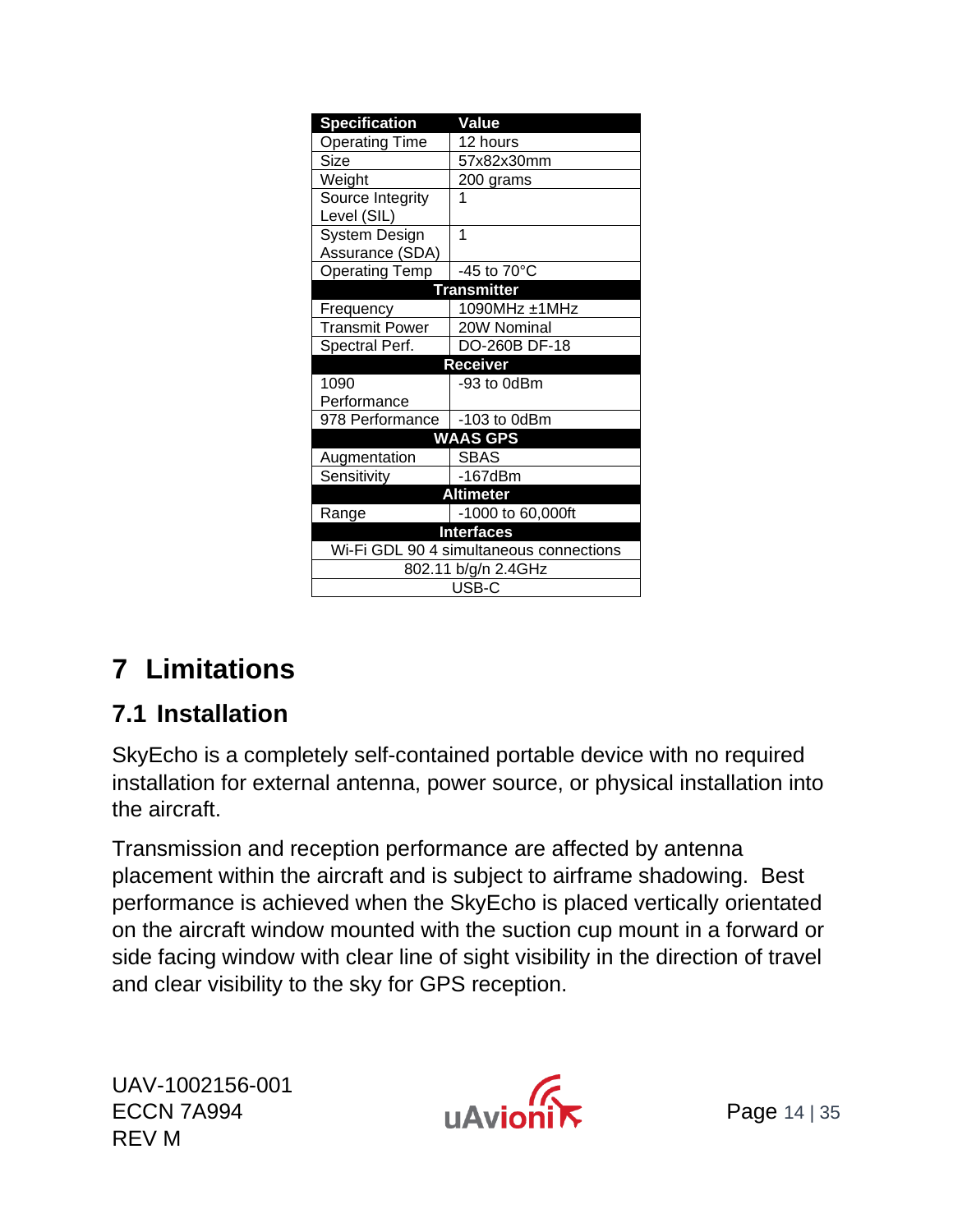#### <span id="page-14-0"></span>**7.1.1 Modifications and use outside of intended scope**

This device has been designed and tested to conform to all applicable standards in the original form and when configured with the components shipped with the device. It is not permissible to modify the device, use the device for any use outside of the intended scope, or use the device with any antenna other than the one shipped with the device.

#### <span id="page-14-1"></span>**7.1.2 Important Pilot Advisory Note Regarding Safety of Radio Frequency Energy**

Safe use of this device requires care as to the placement of the internal antenna. Place the antenna at least 4cm away from any part of your body or that of other cabin occupants. To stop all RF emissions, remove power from the equipment or configure the equipment for receive mode only. Retain these instructions with your maintenance logs/files and for future reference.

#### <span id="page-14-2"></span>**7.1.3 Proximity to other equipment**

Mount the SkyEcho so that it does not compromise the operation of any other proximate communication or navigation antenna or system. It may be possible to hear transmissions through installed audio equipment, such as headsets.

#### <span id="page-14-3"></span>**7.1.4 Altimeter Cross Check**

The altitude reported by the EFB must be cross-checked against the aircraft's altimeter during pre-flight.

#### <span id="page-14-4"></span>**7.1.5 Harmful Interference**

It is the responsibility of the pilot to ensure that the transceiver causes no harmful interference to other onboard equipment and systems.

UAV-1002156-001 ECCN 7A994 **Page 15 | 35** REV M

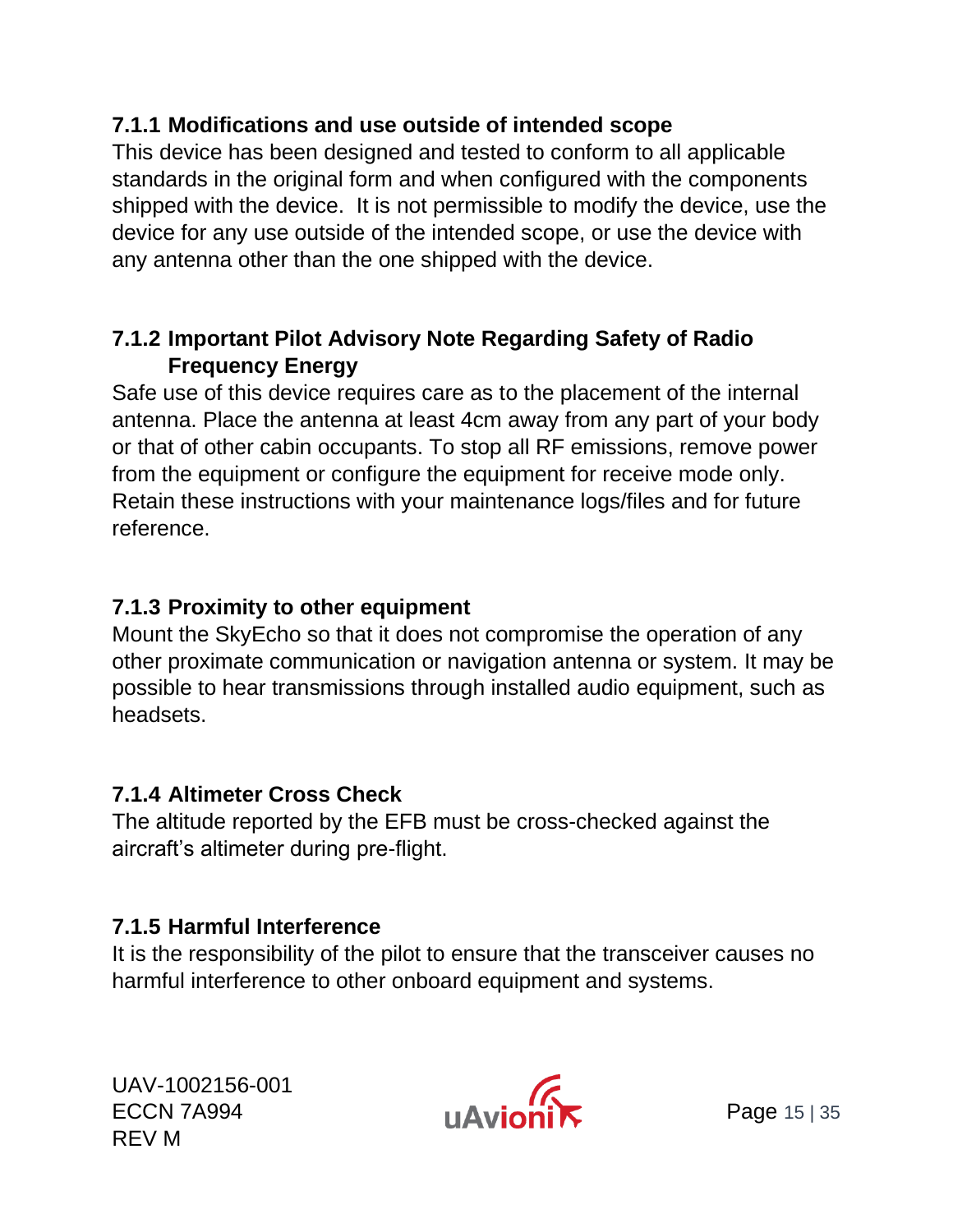#### <span id="page-15-0"></span>**7.1.6 Configurable Options**

Accessing or altering configurable options not intended to be operated during flight by the pilot in command, as this may cause pilot distraction.

#### <span id="page-15-1"></span>**7.1.7 See and Avoid**

The SkyEcho is intended to enhance the pilot's ability to 'see and avoid'. Maneuvers to regain adequate separation should not be based on alerts issued by this device or connected applications alone.

#### <span id="page-15-2"></span>**7.1.8 Approvals**

Approvals do not cover adaptations to the aircraft necessary to accommodate ancillary equipment such as power provisions, mounting devices or external antennas, such items must still be approved under existing minor modification/change processes applicable to the aircraft.

Warning: This transceiver is to be used to improve pilot situational awareness only and as a navigational aid. It is not intended for use in IFR flight conditions. uAvionix is not responsible for the transceiver's end use and will not be held liable for any events occurring from its use or misuse.

#### <span id="page-15-3"></span>**7.1.9 Usage Outside of Approved Locations**

Transmit functionality is currently approved for use only in limited locations as evidenced by the presence of a country-specific addendum to the Installation and Pilot's Guide. If flying outside these locations, configure the device for receive functionality only or consult your local regulator for approval.

UAV-1002156-001 ECCN 7A994 **Page 16 | 35** REV M

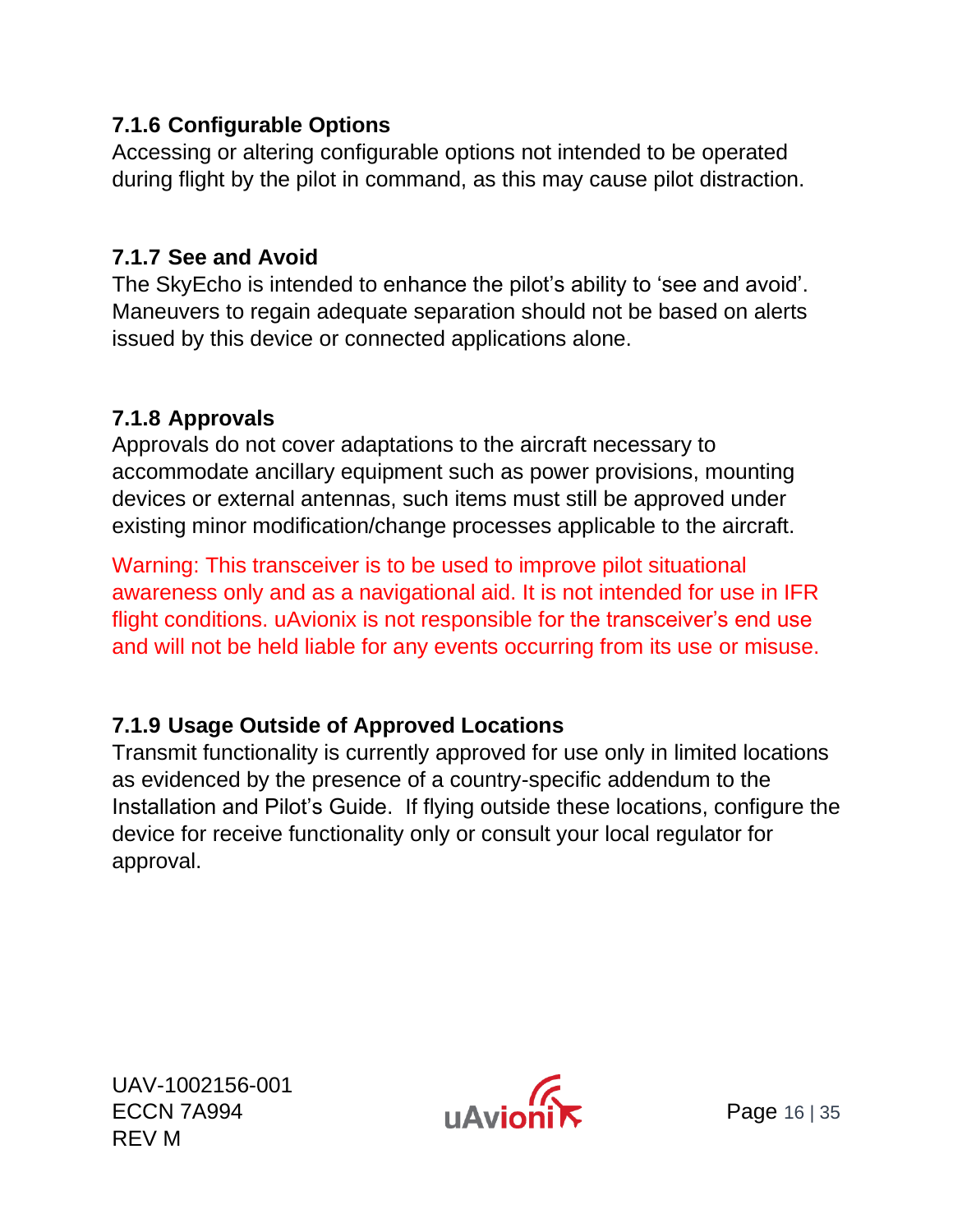### <span id="page-16-0"></span>**8 Equipment Installation and Configuration**

This section describes the installation and configuration of the SkyEcho and related accessories in the aircraft, including mounting, wiring, and connections.

### <span id="page-16-1"></span>**8.1 Mounting**

SkyEcho is approved as a portable ECD. SkyEcho should be placed vertically orientated on an aircraft window with the optional suction cup mount with line of sight and visibility in the direction of travel and to the sky for the internal GPS. Installation location can significantly impact the receive and transmit range of the device.



### <span id="page-16-2"></span>**8.2 Connections**

1. Connect a USB-C cable to the USB-C port in order to provide direct power or to charge the battery. A blue LED will illuminate indicating external power is present.

UAV-1002156-001 UAV-1002156-001<br>ECCN 7A994 **Page 17 | 35** REV M

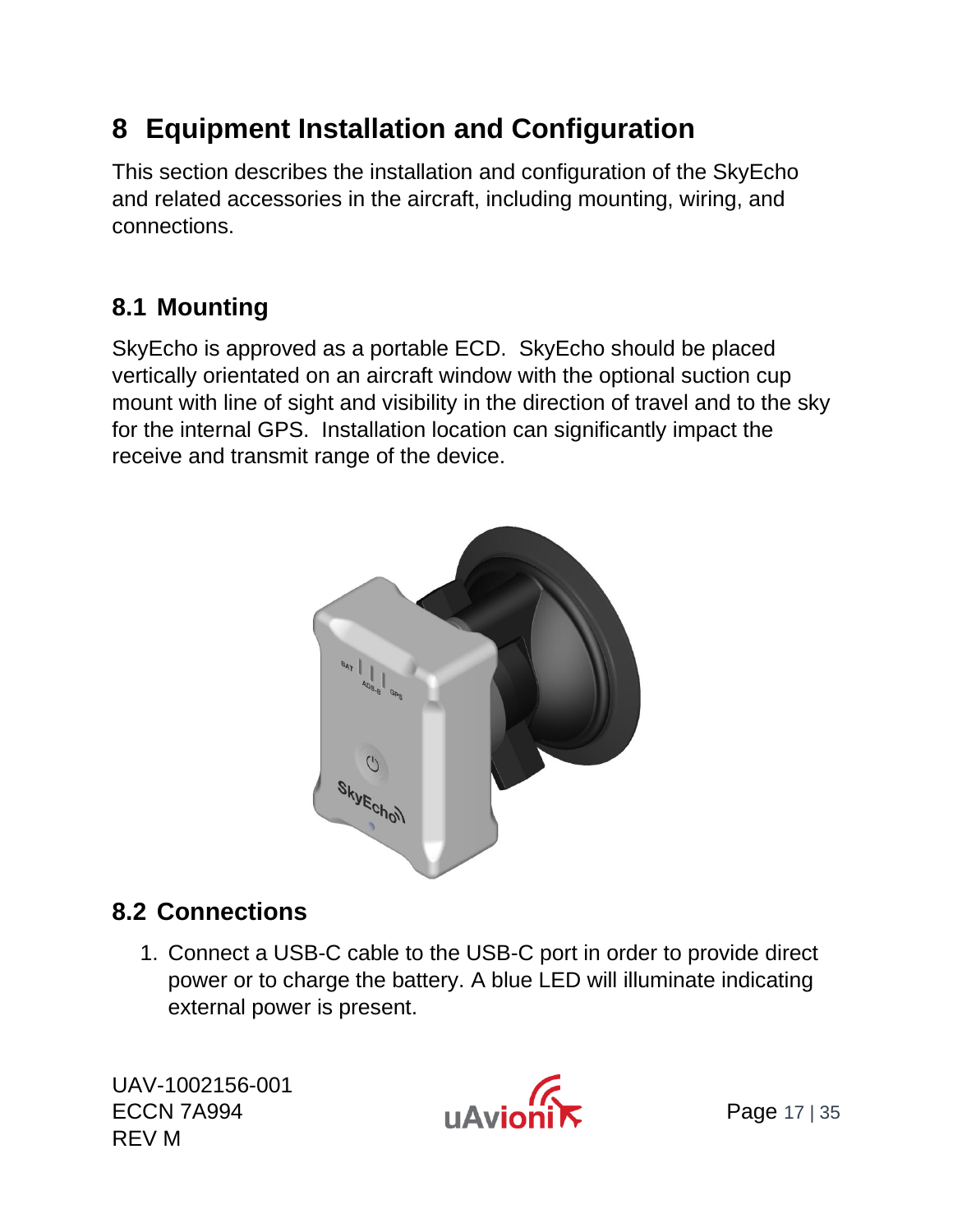- 2. Care should be taken to make sure all devices are secure and will not interfere with pilot visibility, mobility, or aircraft operation.
- 3.

#### <span id="page-17-0"></span>**8.3 Installation Setup**

Configuration of the SkyEcho is accomplished by logging on to the device directly from a computer or mobile device using the SkyEcho internal Wi-Fi hotspot. No additional application is necessary.

#### <span id="page-17-1"></span>**8.3.1 Connecting to the SkyEcho2 via Wi-Fi**

- 1. To connect to the SkyEcho, power on SkyEcho and join a device to the wireless network SSID named SKYECHO-XXXX using the procedure for your device. This procedure is identical to joining any other public or private Wi-Fi on your chosen device.
- 2. *The No Internet Connection* message is normal when connected to SkyEcho.
- 3. Open any browser on your computer/mobile device that is connected to your SkyEcho via the Wi-Fi link and type in 192.168.4.1

The following landing page should load, depicting the SkyEcho status. Note the version numbers, SSID, and Current Status items may differ from the illustration.

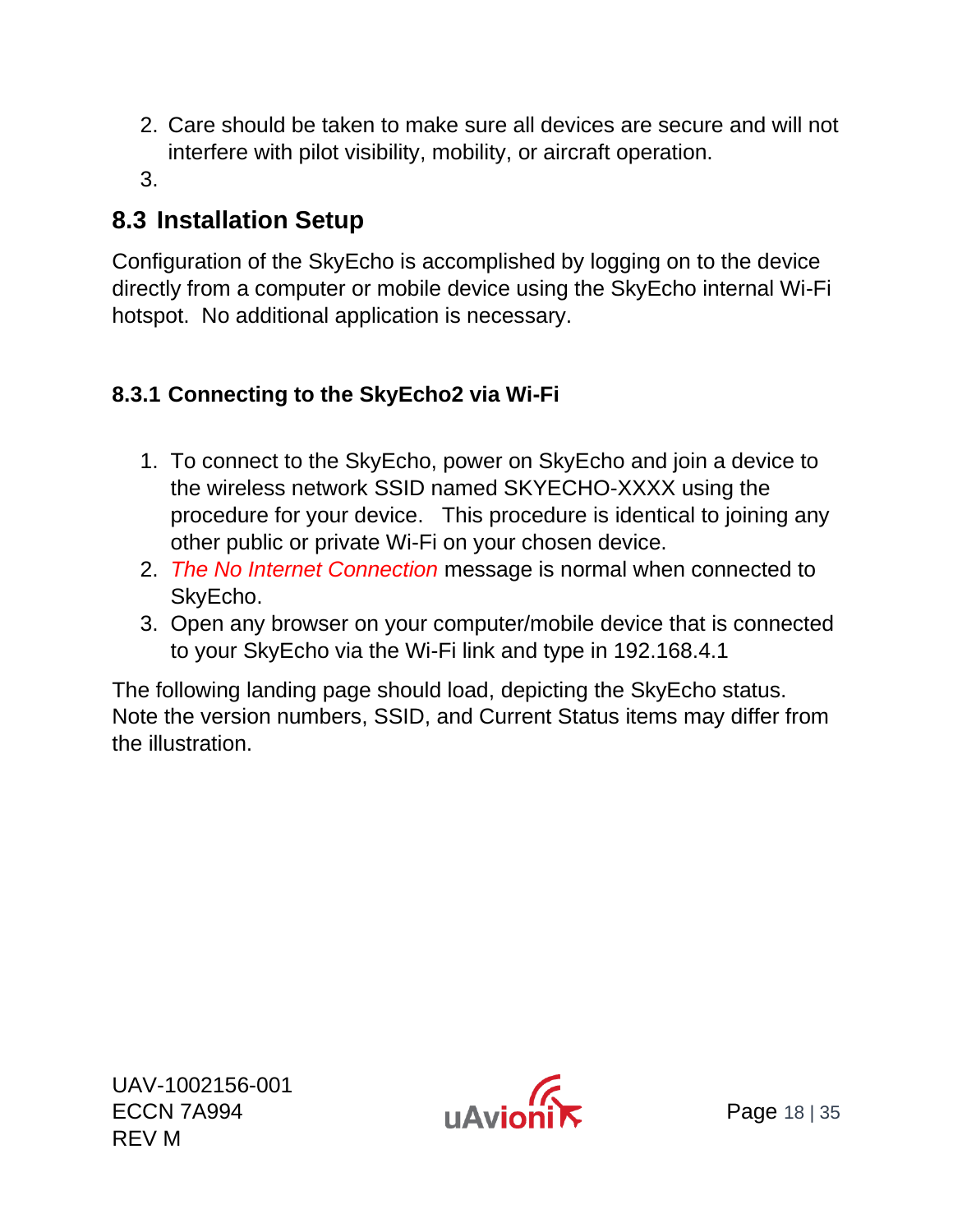

Wi-Fi Version: 0.2.30-SkyEcho Update ADS-B Version: 2.6.13 Update SSID: SkyEcho\_DB89 Clients Connected: 1

**SkyEcho Setup WiFi Settings** 

| <b>Current Status</b> |          |
|-----------------------|----------|
| <b>ICAO</b> Address   | 7FFFFF   |
| Callsign              | CASATST4 |
| <b>GPS Fix</b>        | None     |
| <b>GPS</b> Sats       | 0        |
| Position              | 0, 0     |
| <b>GNSS Altitude</b>  | $0$ ft   |
| Pressure Altitude     | 78 ft    |
| <b>NIC</b>            | 0        |
| NACp                  | 0        |

Click on "SkyEcho Setup" to configure SkyEcho with your aircraft information.

UAV-1002156-001 ECCN 7A994 **Hall Contract Contract Contract Contract Contract Contract Contract Contract Contract Contract Contract Contract Contract Contract Contract Contract Contract Contract Contract Contract Contract Contract Contra** REV M

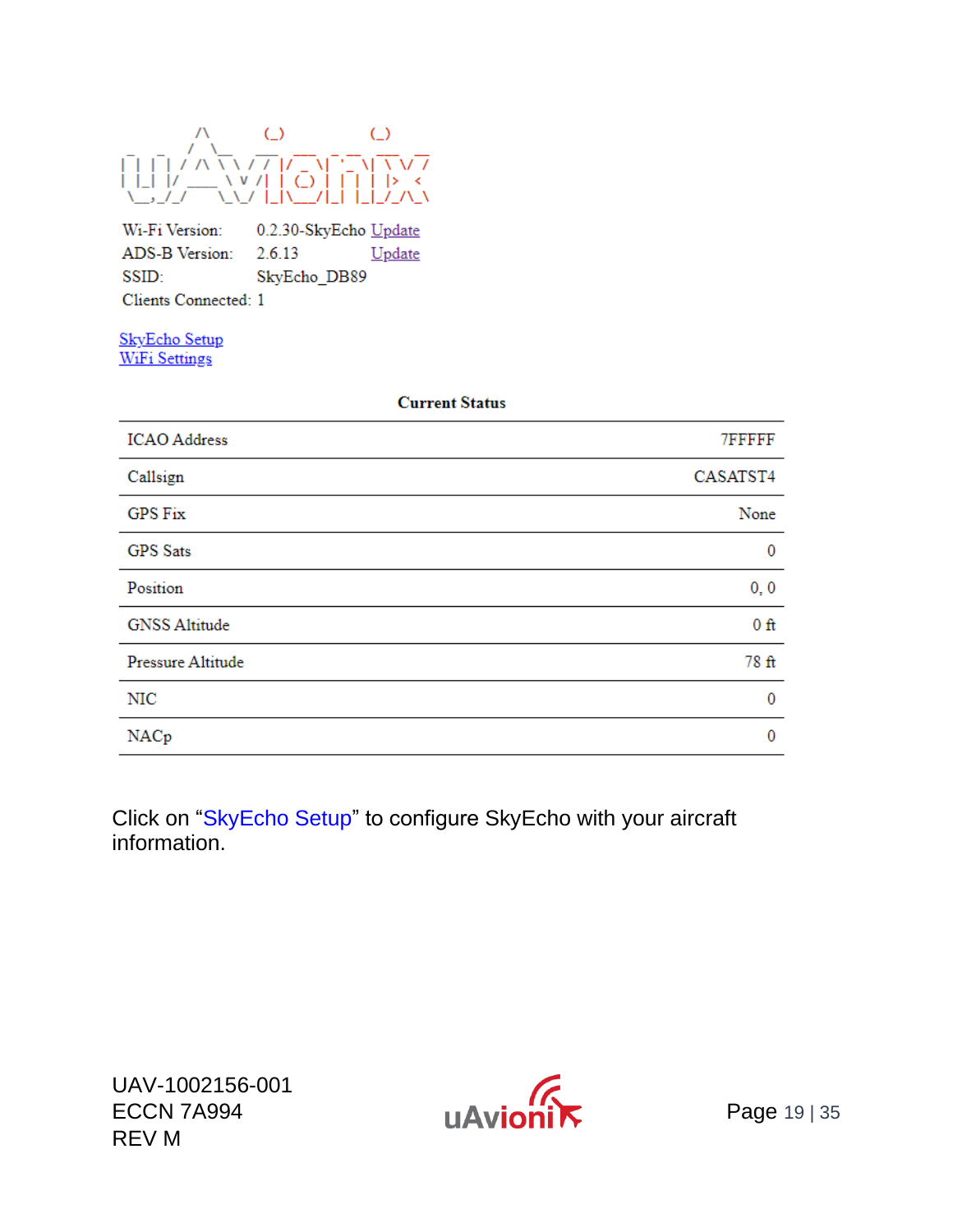#### A configuration page **similar to** the following should load:

| ADS-D Stup               |                              |                              |                                                   |  |
|--------------------------|------------------------------|------------------------------|---------------------------------------------------|--|
| Configuration loaded.    |                              |                              |                                                   |  |
|                          | <b>Setup</b>                 |                              |                                                   |  |
| 1090ES Transmit:         | $\Box$ Enable                | Receiver Mode:               | $\odot$ UAT<br>OFLARM (EU ONLY)<br><b>@1090ES</b> |  |
| ICAO Address (hex):      | 7FFFFFF                      | Callsign:                    | CASATST4                                          |  |
| FLARM ID (hex):          |                              | Ownship Filter:              | Filter ADS-B<br>Filter FLARM                      |  |
| <b>Emitter Category:</b> | $Light \sim$                 | VFR Squawk:                  | 1200                                              |  |
| ADS-B In Capability:     | <b>7</b> 1090ES <b>7</b> UAT | $V_{so}$ (knots):            | $\bullet$                                         |  |
| Aircraft Length:         | $L \leq 15$ m $\sim$         | Aircraft Width:              | $W \leq 23$ m $\sim$                              |  |
| Lateral GPS Offset:      | Center $\vee$                | Longitudinal GPS Offset (m): | $\bullet$                                         |  |
| <b>SDA</b>               | $0 -$                        |                              |                                                   |  |
| Apply                    |                              |                              |                                                   |  |
| <b>Reset to defaults</b> |                              |                              |                                                   |  |
| Main Page                |                              |                              |                                                   |  |

ADS B Sotun

For proper operation the following parameters must be configured:

- 1090ES Transmit
- Receiver Mode
- ICAO Address (hex)
- Callsign
- If FLARM fitted: Enter FLARM ID (hex). Select FLARM filter
- If transmitting ADS-B: Select ADS-B Ownship filter
- Emitter Category
- VFR Squawk (country specific)
- ADS-B In Capability: Select 1090ES
- Air/Ground Threshold Speed  $(V<sub>SO</sub>)$
- Aircraft Length
- Aircraft Width
- Lateral GPS Offset
- Longitudinal GPS Offset
- SDA

After configuration of your parameters click on "Apply" to save.

#### <span id="page-19-0"></span>**8.3.2 1090ES Transmit**

This setting configures SkyEcho for transmission. Select the checkbox to enable transmission if allowed in your operating location.

UAV-1002156-001 UAV-1002156-001<br>ECCN 7A994 **Page 20 | 35** REV M

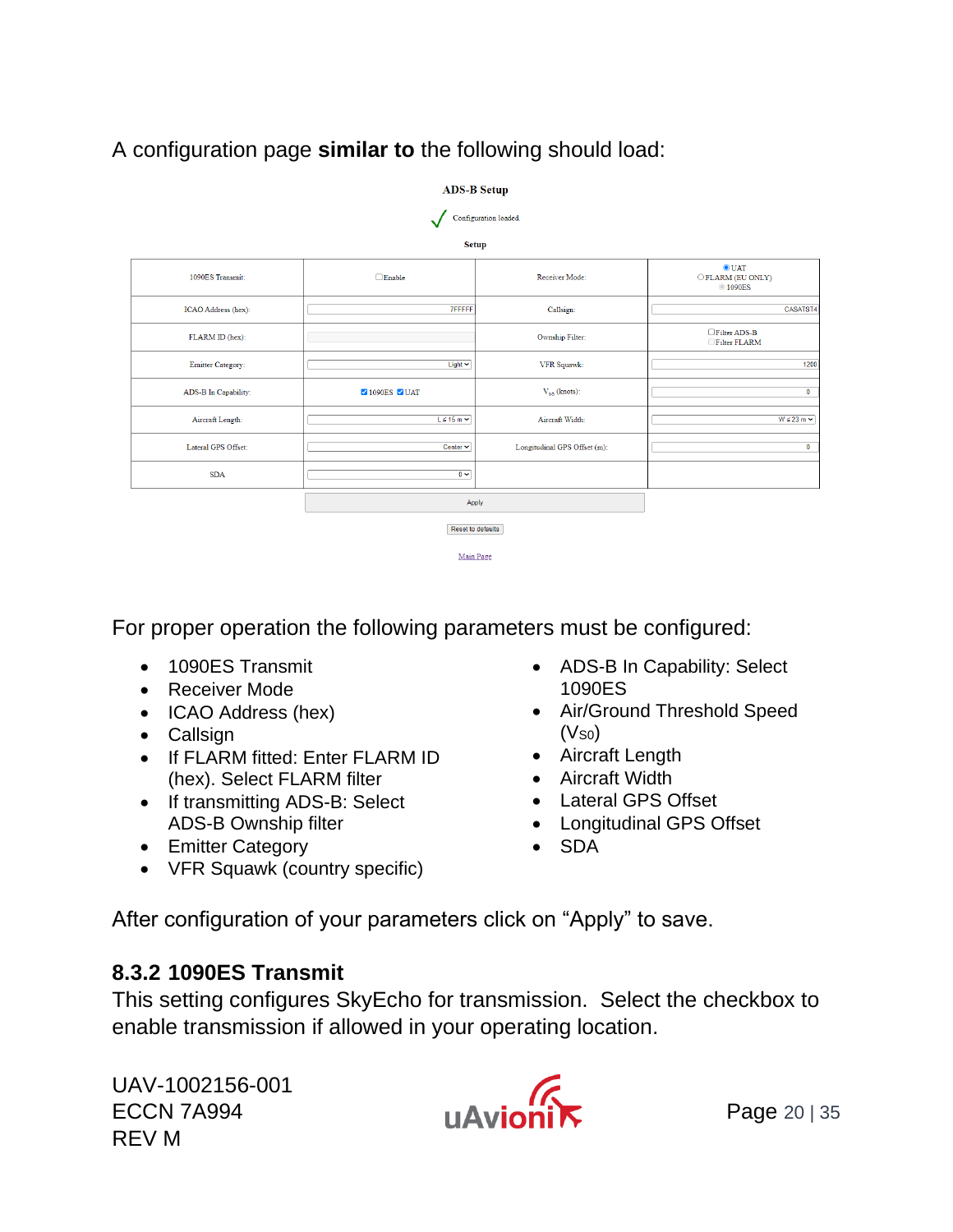Deselect the checkbox to disable transmission. Transmission must be deactivated when used on an aircraft with an Air Traffic Control Radar Beacon System (ATCRBS) Mode-S transponder which has ADS-B OUT enabled.

In certain countries, deactivation may be required based upon location or altitude. Refer to country-specific addendum.

#### <span id="page-20-0"></span>**8.3.3 Receiver Mode**

The SkyEcho contains dual receivers. The primary receiver is permanently configured for 1090MHz ADS-B. The secondary receiver can be configured for either 978MHz UAT ADS-B, or 868.4MHz FLARM® reception (European frequency only). Only one option can be selected.

When selecting UAT, SkyEcho will be able to receive 978MHz UAT ADS-B weather and traffic information if available.

When selecting FLARM, encrypted FLARM data is received and transmitted to the EFB application for processing. Specific FLARM functionality is dependent upon the EFB functionality implemented.

#### **Note, FLARM reception is only applicable in continental Europe and is not applicable in other regions owing to the use of country specific FLARM frequencies.**

#### <span id="page-20-1"></span>**8.3.4 Aircraft Address Programming (ICAO Address)**

The ICAO address is a 24-bit number issued to the aircraft by the registration authority of the aircraft. These addresses are usually written as a 6-digit hexadecimal number, although you may also encounter one written as an 8-digit octal number. The SkyEcho understands the hexadecimal format, so you must first convert an octal number to hexadecimal before entering. Sometimes this value is referred to as Mode S code. It is critical that the correct address is used. Incorrect addresses can disturb the service to other airspace users and may have regulatory compliance consequences.

UAV-1002156-001  $UAV-1002156-001$ <br>ECCN 7A994 **Page 21 | 35** REV M

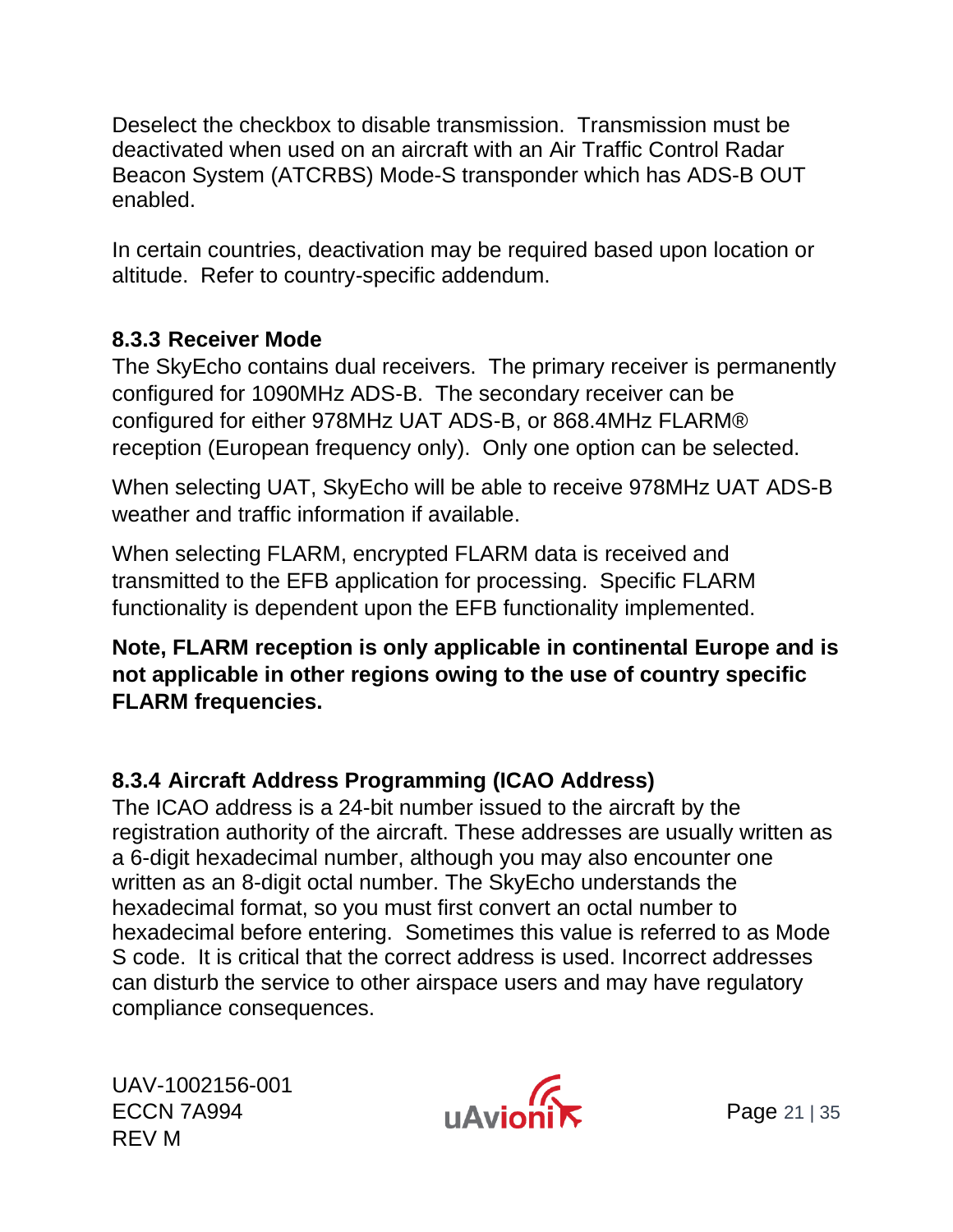#### <span id="page-21-0"></span>**8.3.5 Call Sign**

CALL SIGN is a maximum 8-character code that corresponds to the tail number of the aircraft. (0-9, A-Z). The value should be entered without dashes (e.g. G-ABCD should be entered as GABCD).

#### <span id="page-21-1"></span>**8.3.6 FLARM ID**

If you have a separate FLARM transmitting device in the aircraft, you can enter its allocated FLARM ID code here. This in conjunction with the Ownship Filter function (see next para) will stop your EFB self-alarming from your own FLARM transmission.

#### <span id="page-21-2"></span>**8.3.7 Ownship Filter ADS-B / FLARM**

If you have either an Extended Squitter (ES) enabled Mode S transponder (aka ADS-B Out) fitted to your aircraft or you have enabled 1090ES transmit (ADS-B Out) on your SkyEcho 2, you can select ADS-B Ownship Filter to stop your EFB self-alarming or displaying a 'ghost' of your own aircraft. This requires that you also set the correct Mode S/ADS-B hex code for your aircraft. Similarly, if you have a FLARM transmitting device in your aircraft, you can filter out its transmissions to stop your EFB self-alarming or 'ghosting' based on this transmission. As with ADS-B, you must first set your FLARM ID code to enable this filter.

#### <span id="page-21-3"></span>**8.3.8 Emitter Category**

To assist ATC tracking of aircraft, an aircraft category is transmitted. Select the aircraft category that most closely matches the aircraft.

Note EC devices are not approved for all emitter categories. Refer to country-specific addendum for local regulations.

**Emitter Category <b>Description** Light Airplane  $\vert$  Any airplane with a maximum takeoff weight less than 15,500

Emitter Category can be set as follows:

| UAV-1002156-001 |  |
|-----------------|--|
| ECCN 7A994      |  |
| REV M           |  |

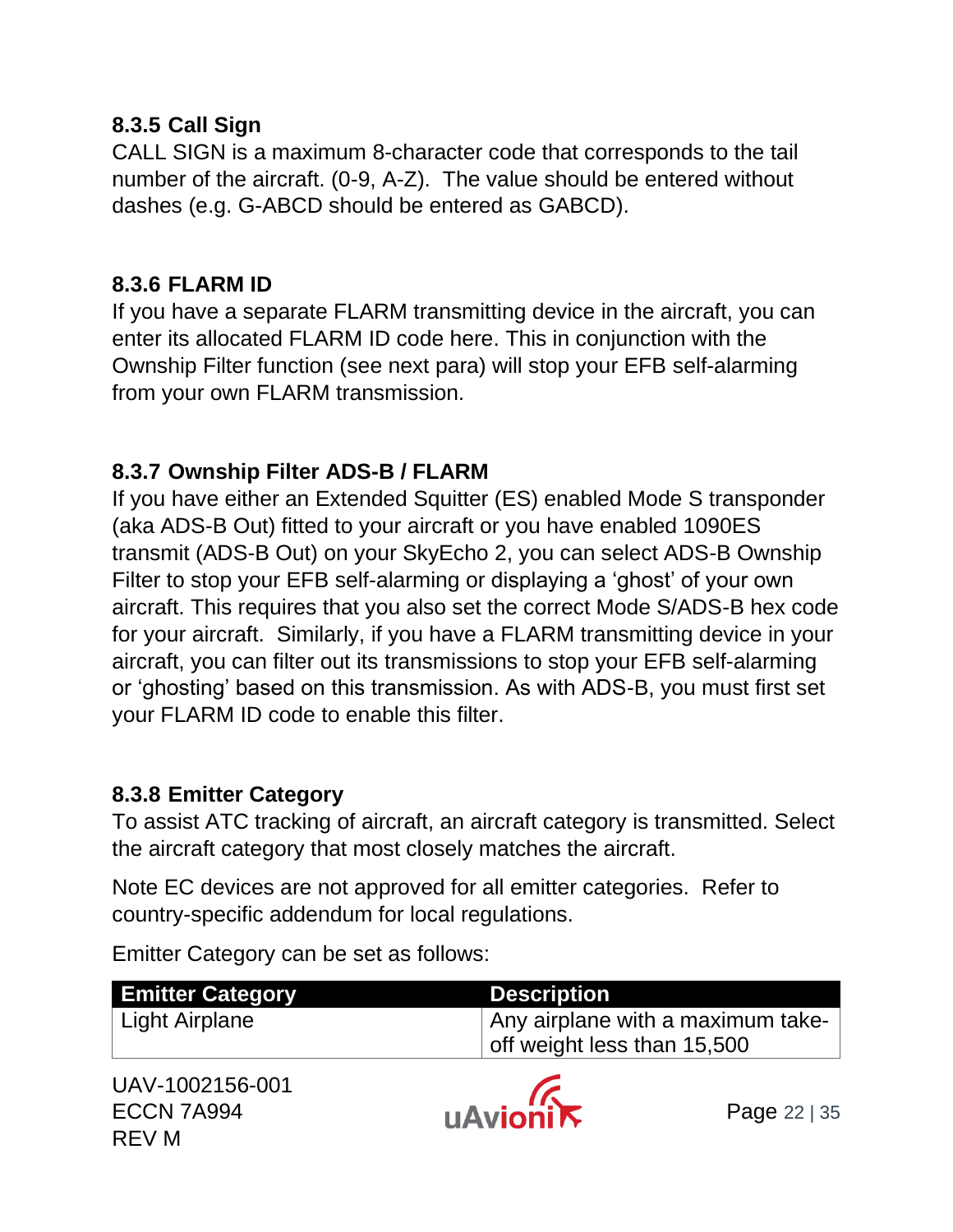|                                     | pounds. This includes very light<br>aircraft (light sport aircraft) that do<br>not meet the requirements of US<br>14 CFR Section 103.1.                                                                                                    |
|-------------------------------------|--------------------------------------------------------------------------------------------------------------------------------------------------------------------------------------------------------------------------------------------|
| <b>Small Airplane</b>               | Any airplane with a maximum take-<br>off weight greater than or equal to<br>15,500 pounds but less than<br>75,000 pounds.                                                                                                                  |
| Large Airplane                      | Any airplane with a maximum take-<br>off weight greater than or equal to<br>75,000 pounds but less than<br>300,000 pounds that does not<br>qualify for the high vortex category.                                                           |
| Large Airplane with High Vortex     | Any airplane with a maximum take-<br>off weight greater than or equal to<br>75,000 pounds but less than<br>300,000 pounds that has been<br>determined to generate a high<br>wake vortex. Currently, the Boeing<br>757 is the only example. |
| <b>Heavy Airplane</b>               | Any airplane with a maximum take-<br>off weight greater than or equal to<br>300,000 pounds.                                                                                                                                                |
| <b>Highly Maneuverable Airplane</b> | Any airplane, regardless of weight,<br>which can maneuver in excess of 5<br>G's and maintain true airspeed<br>above 400 knots.                                                                                                             |
| Rotorcraft                          | Any rotorcraft regardless of weight.                                                                                                                                                                                                       |
| Glider / Sailplane                  | Any glider or sailplane regardless<br>of weight.                                                                                                                                                                                           |
| Lighter than Air                    | Any lighter than air (airship or<br>balloon) regardless of weight.                                                                                                                                                                         |
| Parachute                           | Any parachute / skydiver.                                                                                                                                                                                                                  |
| <b>Ultralight Vehicle</b>           | A vehicle that meets the<br>requirements of US 14 CFR<br>Section 103.1. Light sport aircraft<br>should not use the ultralight emitter                                                                                                      |

UAV-1002156-001 REV M

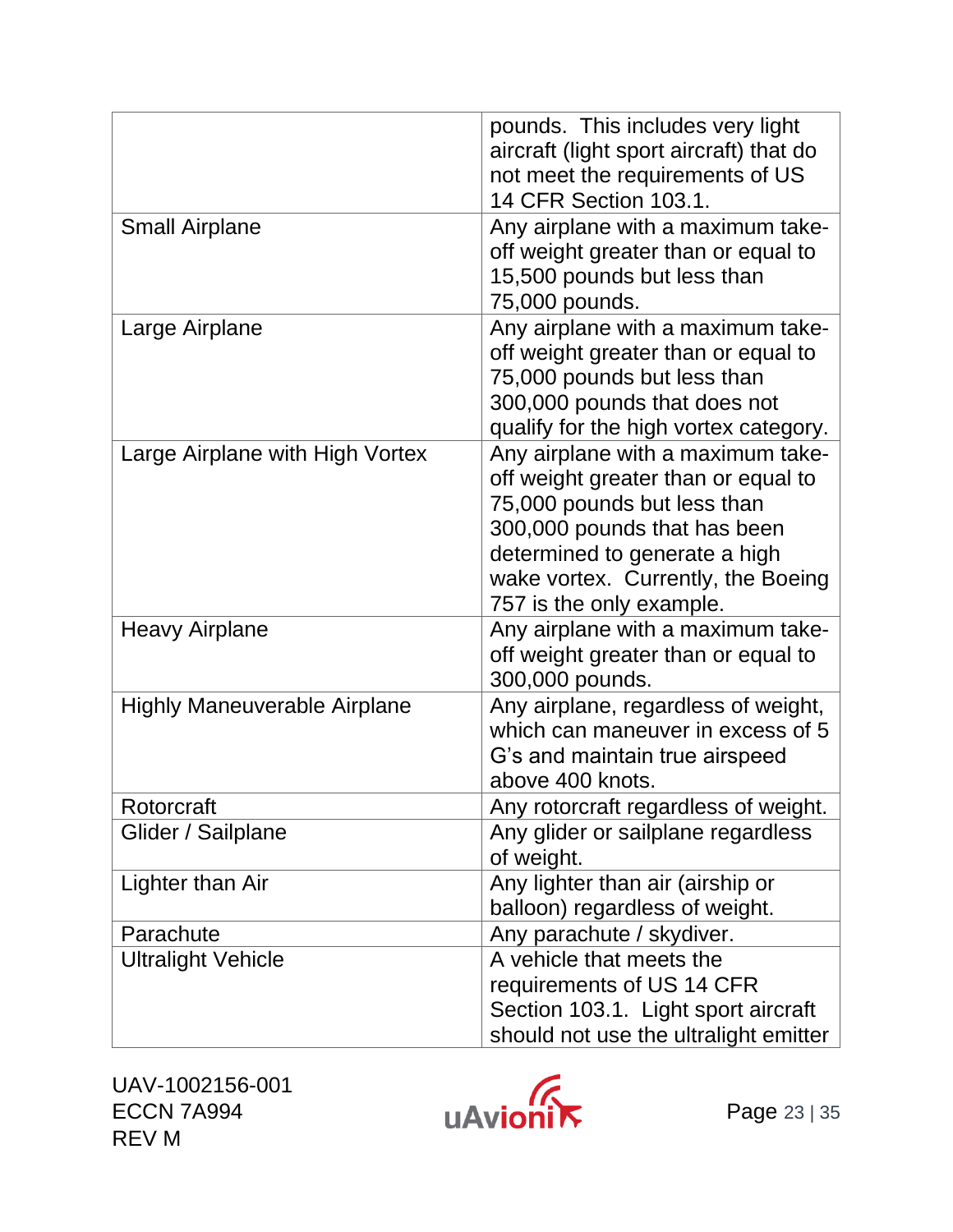|                             | category unless they meet US 14<br>CFR Section 103.1.                                 |
|-----------------------------|---------------------------------------------------------------------------------------|
| <b>UAV</b>                  | Any unmanned aerial vehicle or<br>unmanned aircraft system<br>regardless of weight    |
| <b>Space</b>                | Any spacecraft or trans-<br>atmospheric vehicle.                                      |
| Surface Vehicle - Emergency | Any ground vehicle in operation at<br>an airport providing emergency<br>services.     |
| Surface Vehicle - Service   | Any ground vehicle in operation at<br>an airport NOT providing<br>emergency services. |
| <b>Point Obstacle</b>       | Point obstacle including tethered<br>balloons.                                        |
| <b>Cluster Obstacle</b>     | Cluster obstacle.                                                                     |
| <b>Line Obstacle</b>        | Line obstacle.                                                                        |

#### <span id="page-23-0"></span>**8.3.9 VFR Squawk**

The SkyEcho transmits a default squawk code. Enter the standard VFR squawk for your location.

Whilst the SkyEcho transmits a squawk code, note that this is in a different Downlink Format from your aircraft transponder and will be recognized by ATC as originating from an EC device; it cannot be interrogated.

Enter the standard VFR squawk code for your country in the SkyEcho 2 setup page. Set squawks as instructed by ATC on your aircraft's transponder during flight.

**There is no need to alter the squawk set in your SkyEcho which can remain on the VFR squawk. Note: You should not access setup pages in flight.**

UAV-1002156-001  $UAV-100Z156-001$ <br>ECCN 7A994  $IAVIONR$  Page 24 | 35 REV M

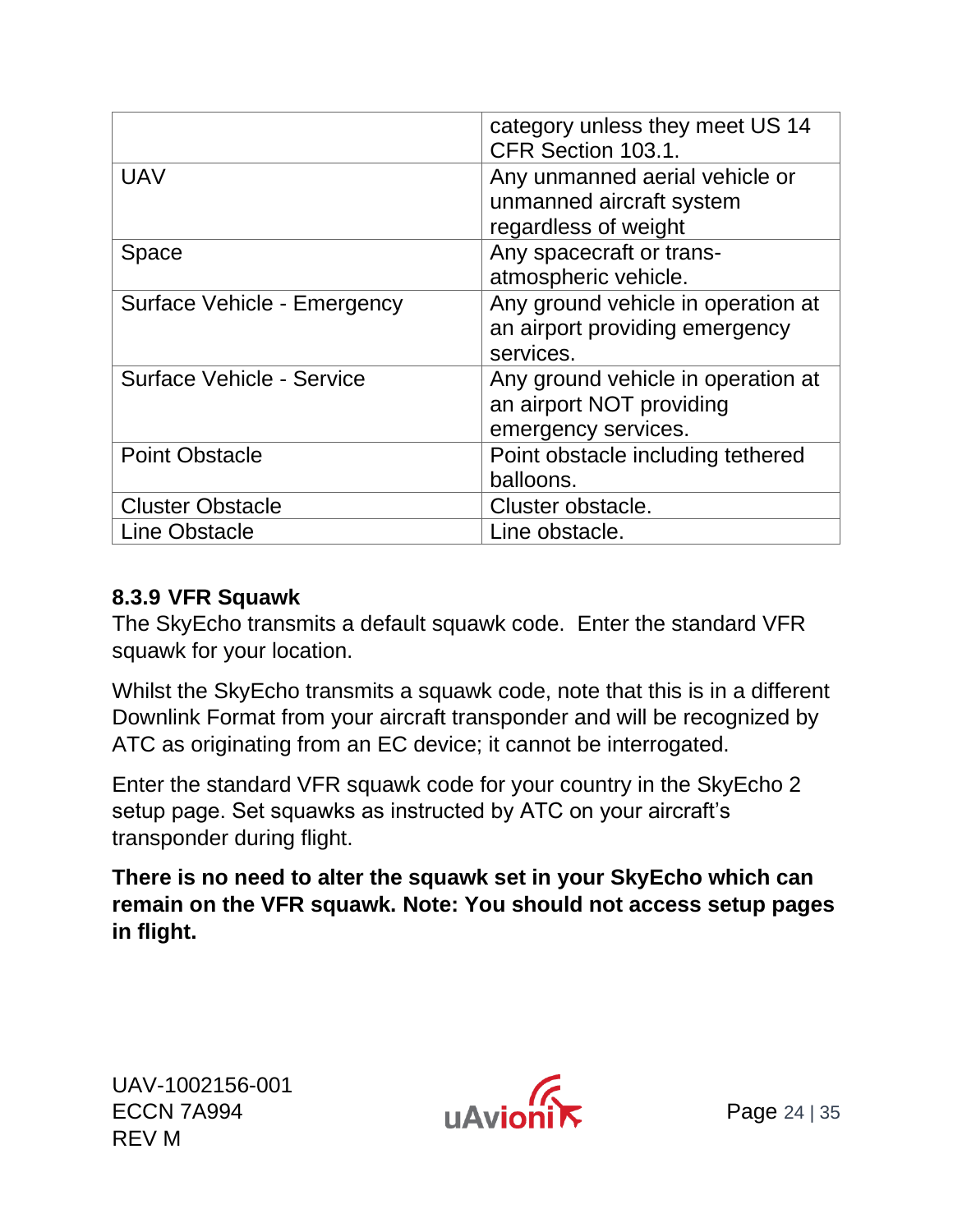#### <span id="page-24-0"></span>**8.3.10 ADS-B IN Capability**

This selection is applicable for ground stations providing TIS-B functionality.

Any selection here is not applicable outside of the United States because TIS-B is not currently available. See [8.3.3](#page-20-0) for receiver settings.

#### <span id="page-24-1"></span>**8.3.11 Air/Ground Threshold Speed VSO (knots)**

This parameter allows the SkyEcho to automatically switch between airborne and ground modes. Enter the stall airspeed (in kts) of the aircraft in landing configuration. (0-999 knots).

#### <span id="page-24-2"></span>**8.3.12 Aircraft Length and Width in Meters**

Note that air/ground behavior for ADS-B is established in accordance with RTCA DO-260B and is dependent upon the emitter category selected.

On the ground, ADS-B transmits encoded aircraft size information which is used by ATC to identify taxiing routes and potential conflicts. Enter the length and width (wingspan) (meters) fields and the appropriate size codes will be calculated for transmission.

Enter the Aircraft Length in Meters

| $L \leq 15$      | $55 < L \le 65$  |
|------------------|------------------|
| $15 < L \le 25$  | $65 < L \leq 75$ |
| $25 < L \leq 35$ | $75 < L \le 85$  |
| $35 < L \le 45$  | L > 85           |
| $45 < L \le 55$  |                  |

Enter the Aircraft Width (wing span) in Meters

 $W \le 72.5$  $72.5 < W \leq 80$ 

UAV-1002156-001 ECCN 7A994 **Page 25 | 35** REV M

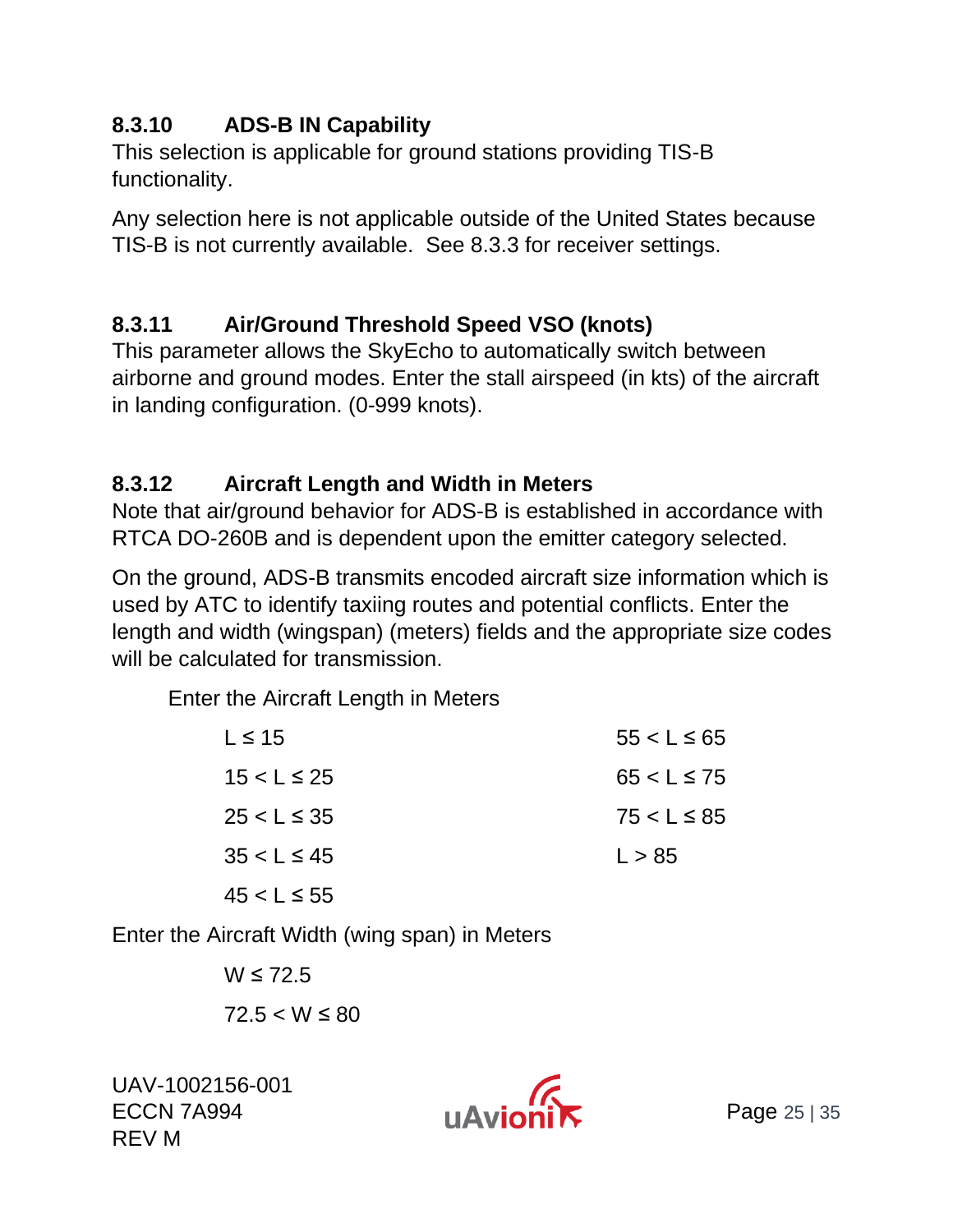#### <span id="page-25-0"></span>**8.3.13 GPS Antenna Offsets**

The GPS antenna offset is used in conjunction with the length and width to manage taxiway conflicts. A typical GPS does not report the geographic position of the center of the aircraft, or even the tip of the nose of the aircraft; instead, it usually reports the location of the actual GPS antenna (not the GPS receiver). In normal flight operation this distinction is of no importance at all, but if ADS-B is used to manage taxiway conflicts, a significant offset in antenna position could mean that the aircraft footprint is not in the same place as the ADS-B reported position. Although the GPS Antenna Offset is primarily intended for position correction on large transport aircraft, General Aviation aircraft can also have a significant offset. For example, if the aircraft has a long tail boom and the GPS antenna is on top of the tail, the GPS position could be 4 meters or more from the nose of the aircraft.

Enter the GPS Antenna Offset Lateral from Roll axis (Meters)

| 0      | Right 2 |
|--------|---------|
| Left 2 | Right 4 |
| Left 4 | Right 6 |
| Left 6 |         |

Enter the GPS Antenna Offset Longitudinal from Aircraft nose (Meters)

0 to 60 Meters in 2 Meter increments

#### <span id="page-25-1"></span>**8.3.14 System Design Assurance (SDA)**

The RTCA standards require SDA =1 before data can be presented to aircraft with certified ADS-B In systems. Sky Echo is capable of SDA 1 which is set by default.

UAV-1002156-001  $ECCN$  7A994  $U/N$ REV M

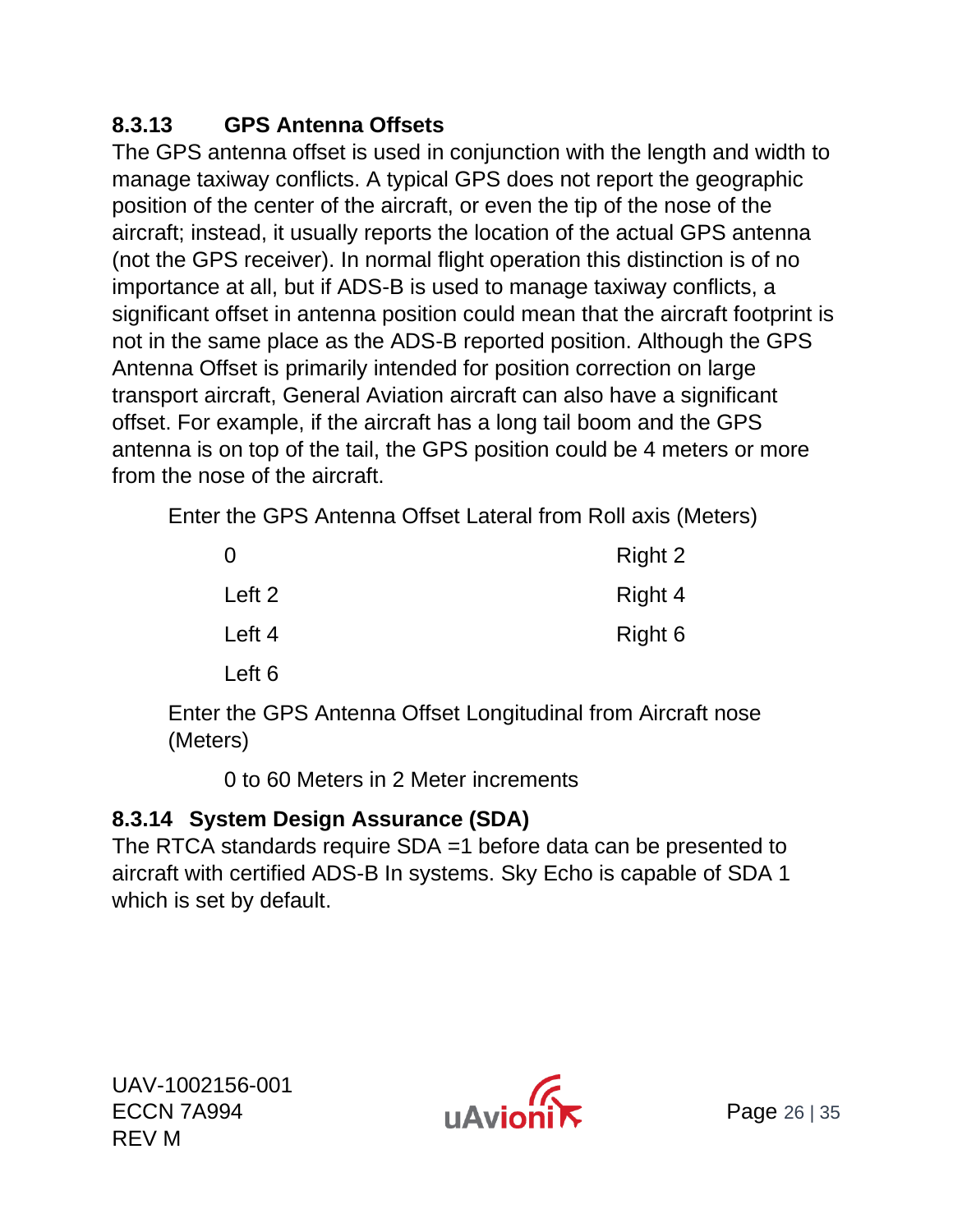### <span id="page-26-0"></span>**8.4 Update and Confirm Configuration**

- 1. After entering the correct information for all fields press Apply. You should receive a message confirming the configuration at the top of the screen.
- 2. Programming of the SkyEcho is complete. You can disconnect your computer or mobile device from the Wi-Fi hotspot.

### <span id="page-26-1"></span>**9 Normal Operation**

### <span id="page-26-2"></span>**9.1 Battery Pack / Charging**

The integrated battery pack needs to be fully charged before use.

Connect the USB-C cable to the connector on the bottom of the SkyEcho in order to charge the battery. The BLUE LED will remain lit during charging, and will extinguish when the battery is fully charged. Note: It can take up to 12 hours to completely recharge a fully discharged battery.

### <span id="page-26-3"></span>**9.2 Power On/Off**

Press and hold the momentary power switch for approximately 3 seconds to power the SkyEcho on.

Press and hold the momentary power switch for approximately 3 seconds to power the SkyEcho off.

### <span id="page-26-4"></span>**9.3 Indicators**

There are a 3 LEDs visible through the top cover of SkyEcho.

| <b>LED</b> | Color       | On                           |
|------------|-------------|------------------------------|
| <b>BAT</b> | <b>Blue</b> | <b>Battery Charging</b>      |
| <b>BAT</b> | Red         | <b>Battery Low (&lt;33%)</b> |
| <b>BAT</b> | Yellow      | <b>Battery 33%-66%</b>       |
| <b>BAT</b> | Green       | Battery $> 66\%$             |

UAV-1002156-001  $ECCN$  7A994 **Page 27** | 35 REV M

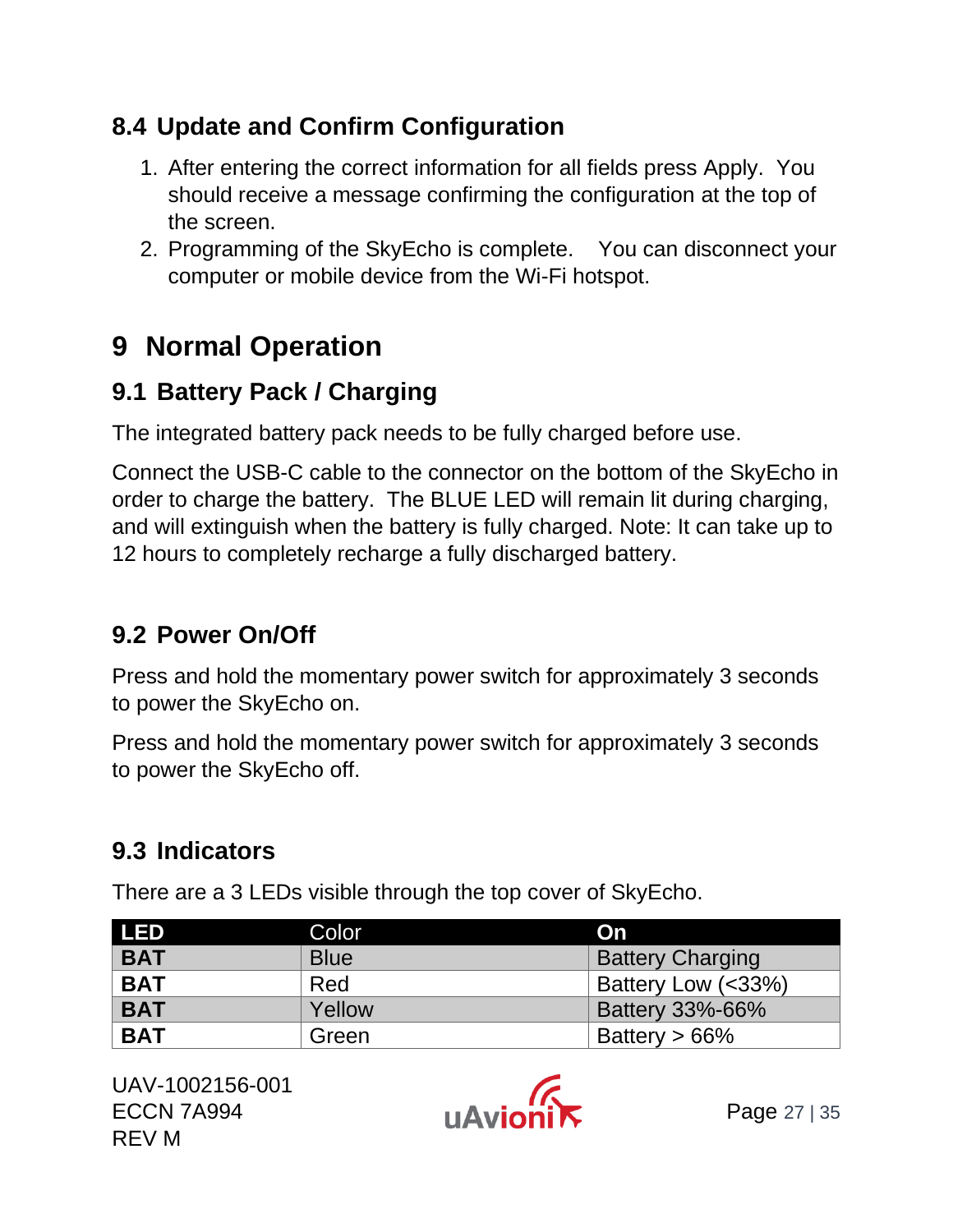| <b>ADS-B</b>                     | Off<br>ADS-B receive only |                               |  |  |
|----------------------------------|---------------------------|-------------------------------|--|--|
| <b>ADS-B</b><br>Green (blinking) |                           | <b>ADS-B transmit/receive</b> |  |  |
| <b>GPS</b><br>Red                |                           | No GPS Lock                   |  |  |
| <b>GPS</b><br>Yellow             |                           | 2D GPS Lock                   |  |  |
| <b>GPS</b>                       | Green                     | <b>3D GPS Lock</b>            |  |  |

#### <span id="page-27-0"></span>**9.4 Electronic Flight Bag Application**

Launch your GDL 90 compatible Electronic Flight Bag (EFB) application. Not all EFB applications support FLARM functionality.

Configure your EFB as necessary to access the device. Refer to your EFB instructions or EFB support team for configuration instructions.

Traffic and flight information should begin streaming to the application when in range.

Illustration: ForeFlight, SkyDemon, EasyVFR and OzRunways displaying ADS-B traffic and weather from SkyEcho is shown below.





UAV-1002156-001  $ECCN 7A994$   $HAVion'$  Page 28 | 35 REV M

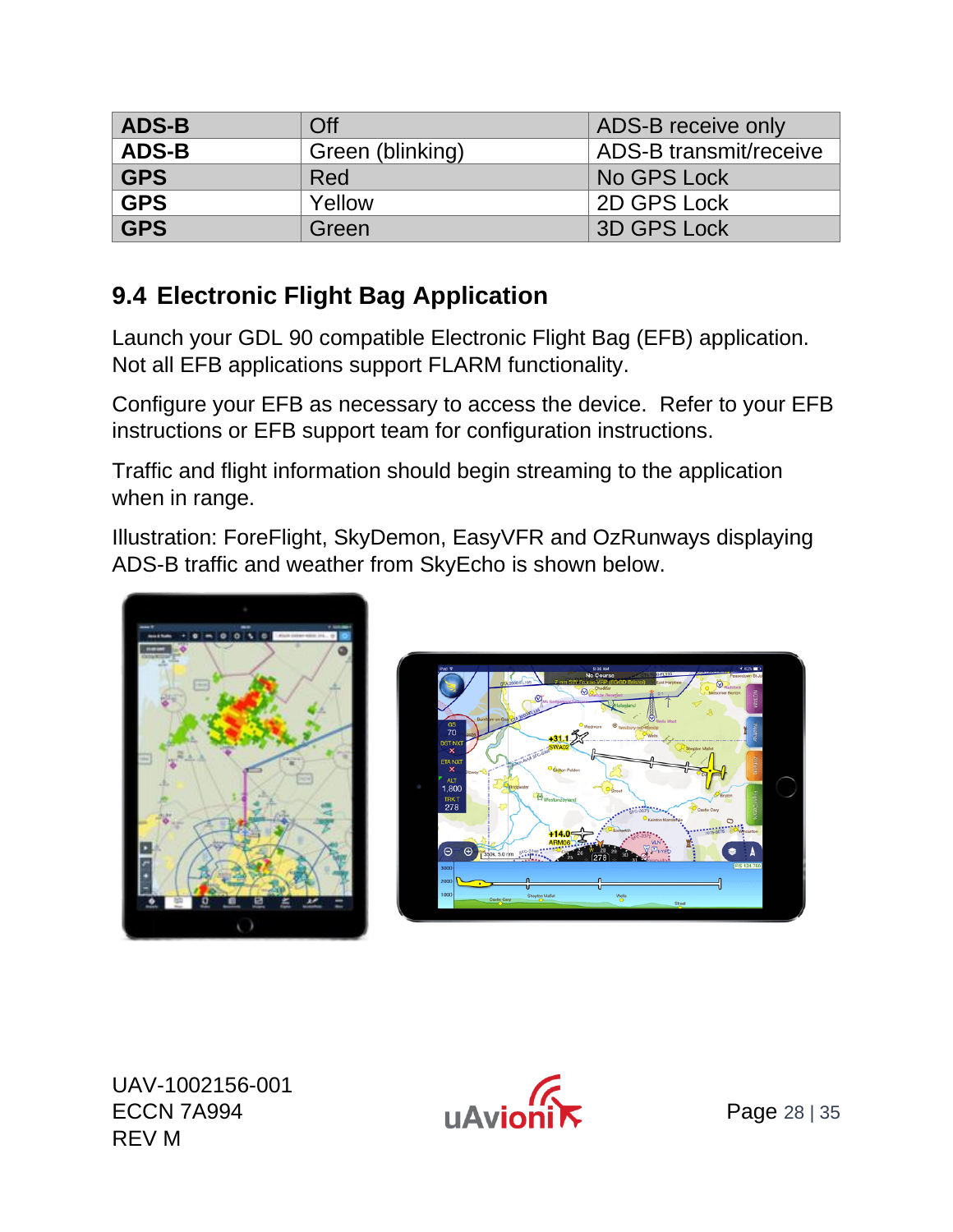

Altitude must be pre-flight cross-checked by comparing the aircraft's altimeter with the GPS altitude displayed on the EFB application.

#### <span id="page-28-0"></span>**9.5 Initial Use After Purchase**

Having set up your Sky Echo in accordance with the instructions above, before flying it for the first time you will need to achieve an initial GPS fix in your location. This first fix will take much longer than in subsequent use as the Sky Echo needs to update its satellite Almanac to determine which are 'in-view' at your location. Having built an Almanac the Sky Echo can disregard satellites that will be over the horizon and fix rapidly thereafter.

To achieve this first GPS fix, place your Sky Echo in an outdoor location with a clear view of the sky above it. Whilst it can achieve a fix if affixed to a window, this cannot be assured inside a building. Please be patient and allow the fix to complete; a change of hemisphere from the Sky Echo's point of manufacture could require up to an hour for it to rebuild its Almanac.

UAV-1002156-001  $ECCN$  7A994  $N$   $N$ REV M

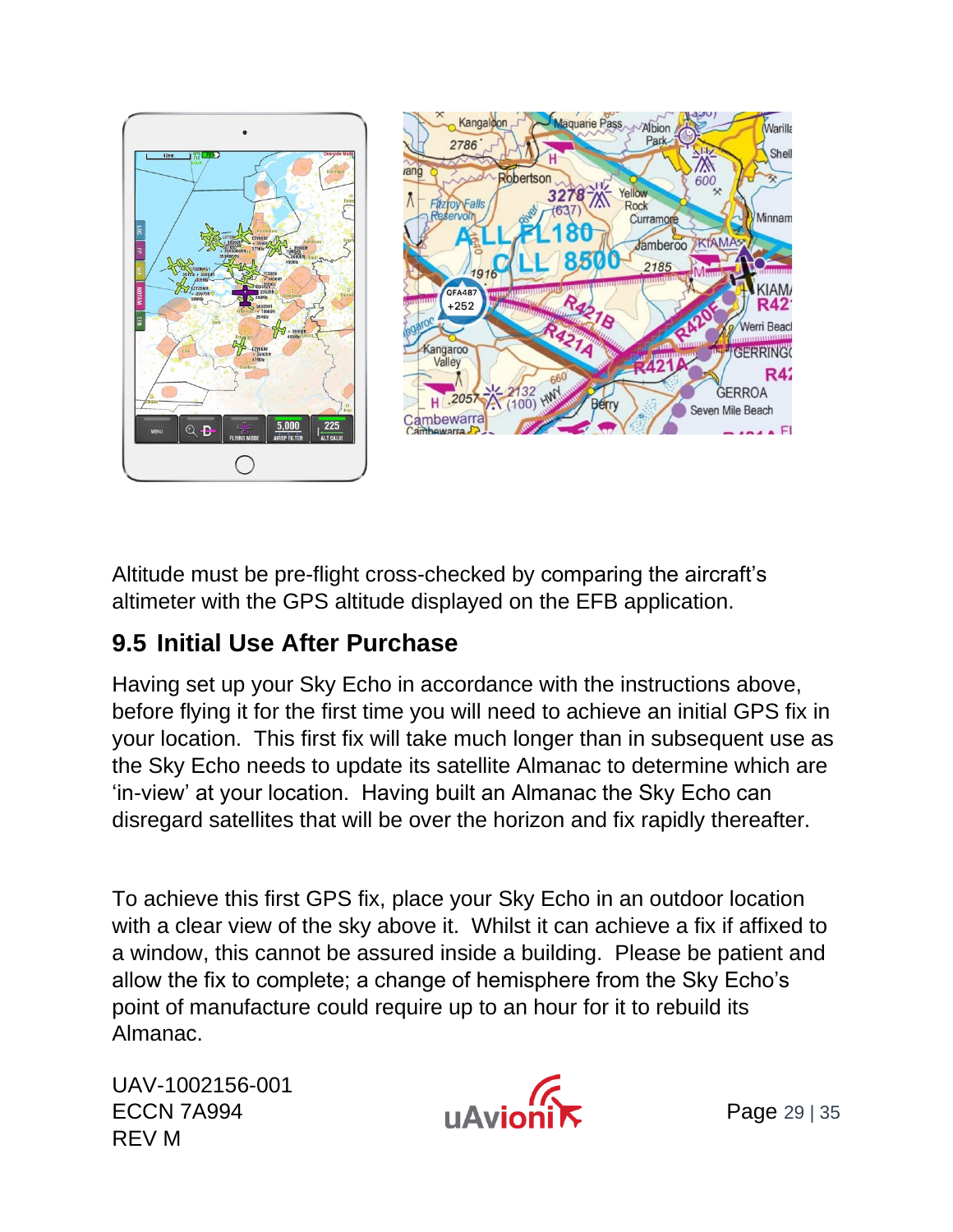When the Almanac update is complete the GPS LED will turn from red to green. If it does not, make sure that the Sky Echo has a clear view of the sky and is not overshadowed by tall buildings. An airfield is an ideal location for the first fix, but allow enough time. Subsequent fixes will be achieved in minutes.

### <span id="page-29-0"></span>**10 Firmware Update Procedure**

### <span id="page-29-1"></span>**10.1 Configuration Setup**

Configuration of the SkyEcho is accomplished by logging on to the device directly from a computer or mobile device using the SkyEcho internal Wi-Fi hotspot. No additional application is necessary.

The following are procedures for updating the SkyEcho firmware. You may be provided with one or two files to update, corresponding to the procedures below. The most recent firmware is always posted at [www.uavionix.com/support.](file:///C:/Users/greg/AppData/Local/Microsoft/Windows/INetCache/Content.Outlook/5QPEPVF3/www.uavionix.com/support)

• Save the provided firmware file(s) to an accessible location on your computer/tablet prior to joining the SkyEcho Wi-Fi hotspot.

#### <span id="page-29-2"></span>**10.1.1Connecting to the SkyEcho via Wi-Fi**

1. To connect to the SkyEcho, power on SkyEcho and join a device to the wireless network SSID named SKYECHO-XXXX using the procedure for your device. This procedure is identical to joining any other public or private Wi-Fi on your chosen device.

2. *The No Internet Connection* message is normal when connected to SkyEcho.

3. Open any browser on your computer/mobile device that is connected to your SkyEcho via the Wi-Fi link and type in 192.168.4.1

The following landing page should load:

UAV-1002156-001  $UAV-1002156-001$ <br>ECCN 7A994 **Page 30** | 35 REV M

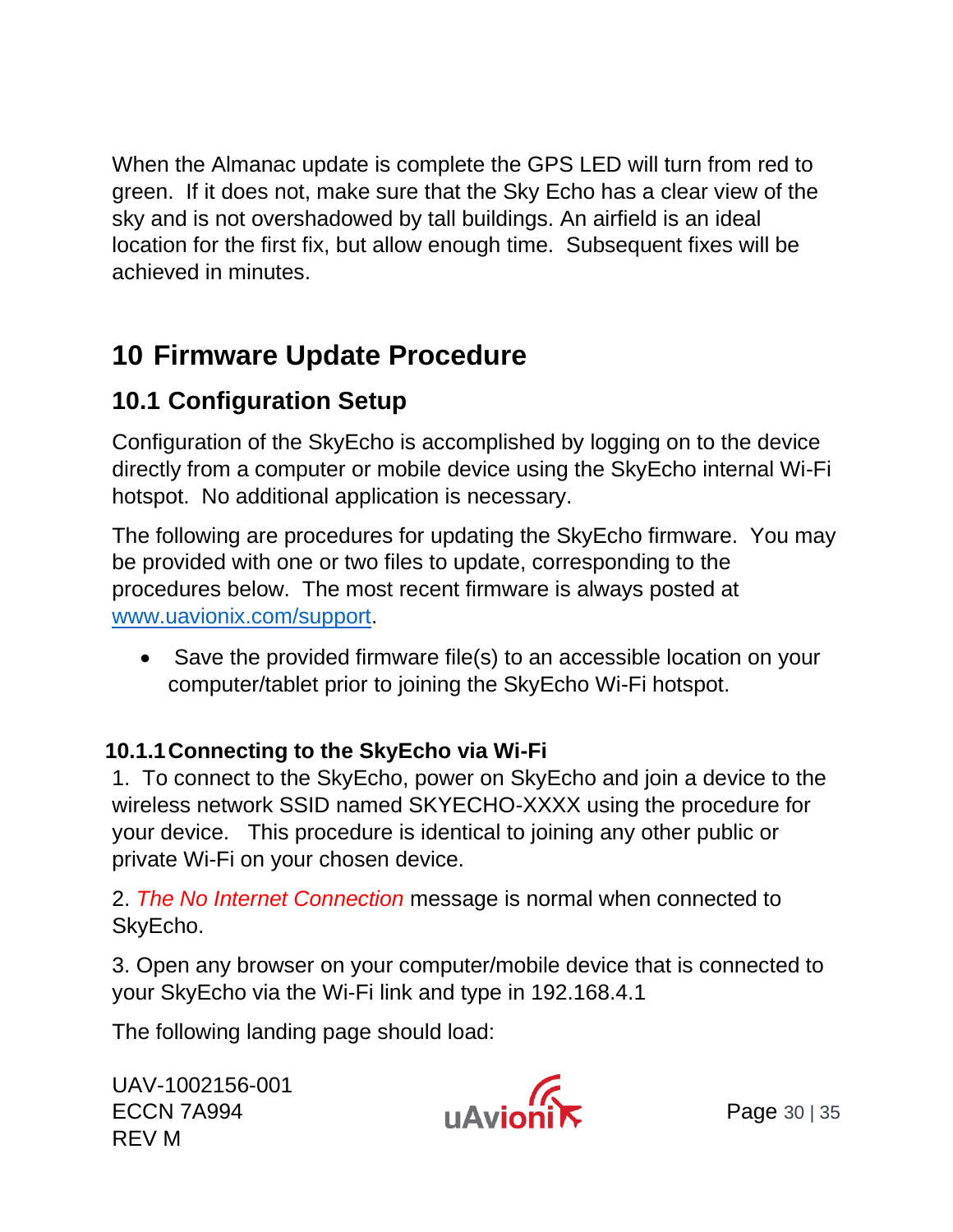This page will show the SkyEcho status. Actual values may differ from the illustration below.



Wi-Fi Version: 0.2.30-SkyEcho Update ADS-B Version: 2.6.13 Update SSID: SkyEcho DB89 Clients Connected: 1

**SkyEcho Setup WiFi Settings** 

#### **Current Status**

| <b>ICAO</b> Address  | 7FFFFF   |
|----------------------|----------|
| Callsign             | CASATST4 |
| <b>GPS Fix</b>       | None     |
| <b>GPS</b> Sats      | 0        |
| Position             | 0, 0     |
| <b>GNSS Altitude</b> | $0$ ft   |
| Pressure Altitude    | 78 ft    |
| NIC                  | $\bf{0}$ |
| NACp                 | 0        |

UAV-1002156-001 ECCN 7A994 Page 31 | 35 REV M

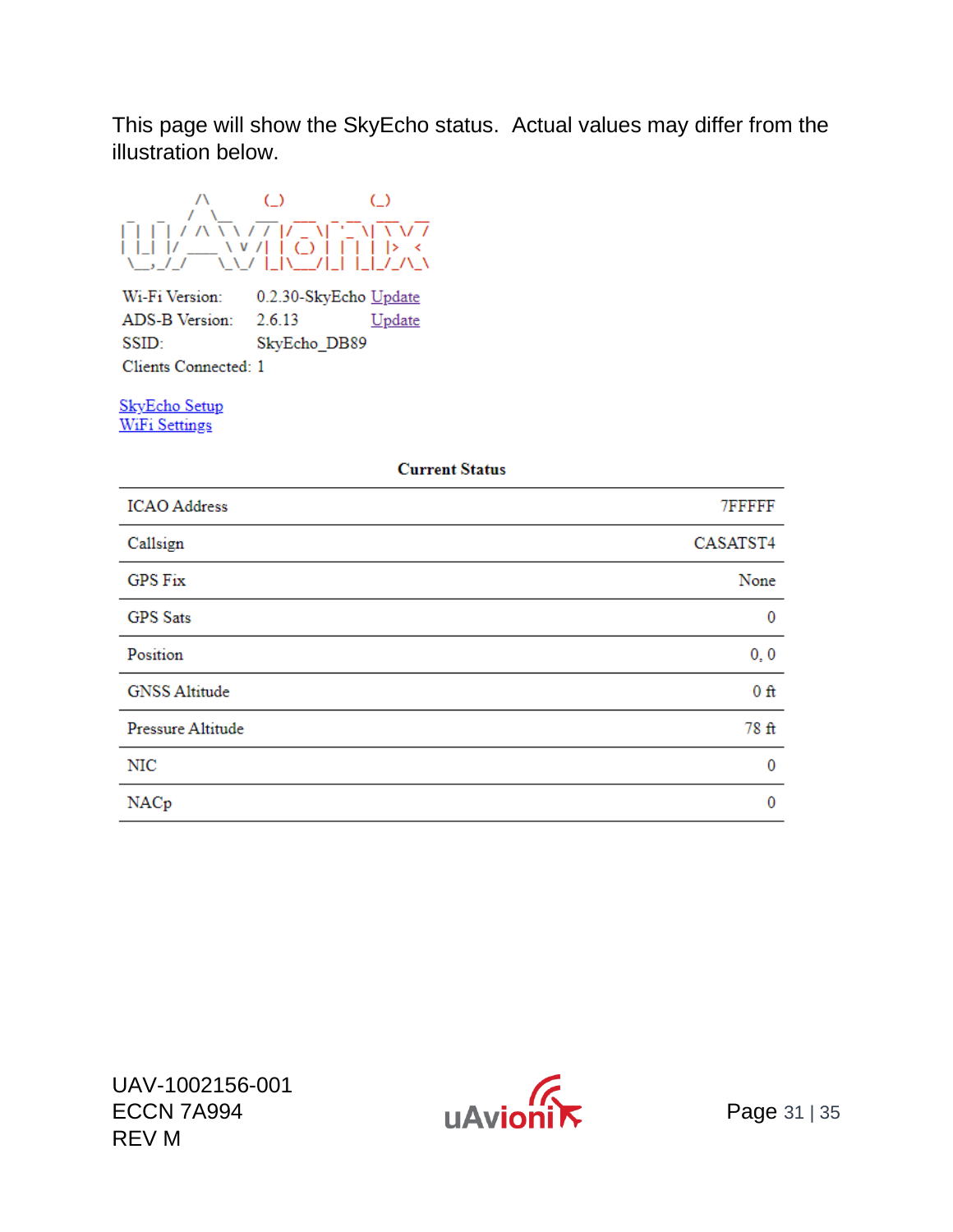#### <span id="page-31-0"></span>**10.2 Update Transceiver Software**

Follow this procedure if you were given a Transceiver Software (\*.uav ) update file.

1. Click on the "ADS-B Version" Update Link:



2. Click on "Choose File", navigate to the Transceiver Software firmware file (.uav), and click "Update."

#### **Ping Update**



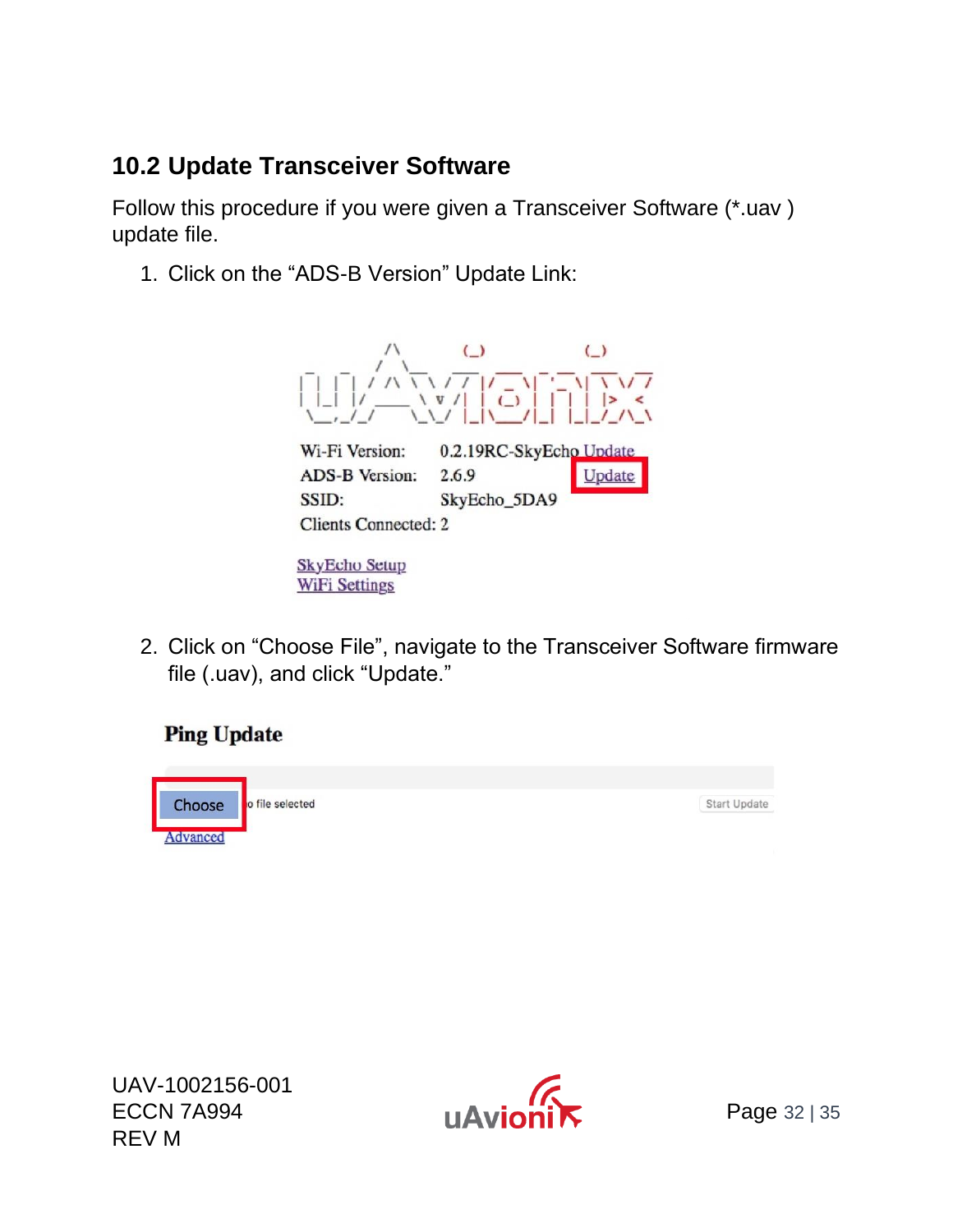| $\sim \frac{000}{000}$ | Sky Echo 2                     | $\hat{\mathbb{C}}$   | ① Q Search        |
|------------------------|--------------------------------|----------------------|-------------------|
| <b>Name</b>            |                                | <b>Date Modified</b> | Size Kind         |
|                        | PingTransceiver_SE2_v2_6_9.uav | 2 Jul 2019, 09:51    | Documen<br>129 KB |
|                        |                                |                      |                   |
|                        |                                |                      |                   |
|                        |                                |                      |                   |
|                        |                                |                      |                   |
|                        |                                |                      |                   |
|                        |                                |                      |                   |
|                        |                                |                      |                   |
|                        |                                |                      |                   |
|                        |                                |                      |                   |
|                        |                                |                      | Cancel<br>Choose  |
|                        |                                |                      |                   |
|                        |                                |                      |                   |
|                        |                                |                      |                   |
|                        |                                |                      |                   |
| $\sim \frac{000}{000}$ | Sky Echo 2                     | $\mathbb{C}$         | Q Search          |
| <b>Name</b>            |                                | <b>Date Modified</b> | Size Kind         |
|                        | PingTransceiver_SE2_v2_6_9.uav | 2 Jul 2019, 09:51    | 129 KB<br>Documen |
|                        |                                |                      |                   |
|                        |                                |                      |                   |
|                        |                                |                      |                   |
|                        |                                |                      |                   |
|                        |                                |                      |                   |
|                        |                                |                      |                   |
|                        |                                |                      |                   |
|                        |                                |                      |                   |
|                        |                                |                      | Cancel Choose     |

#### **Ping Update**

|          | Choose File PingTransceivE2_v2_6_9.uav | Start Update |
|----------|----------------------------------------|--------------|
| Advanced |                                        |              |

3. The system will update. You will see the following screen for a few seconds.

UAV-1002156-001 UAV-1002156-001<br>ECCN 7A994 UAVIONIX Page 33 | 35 REV M

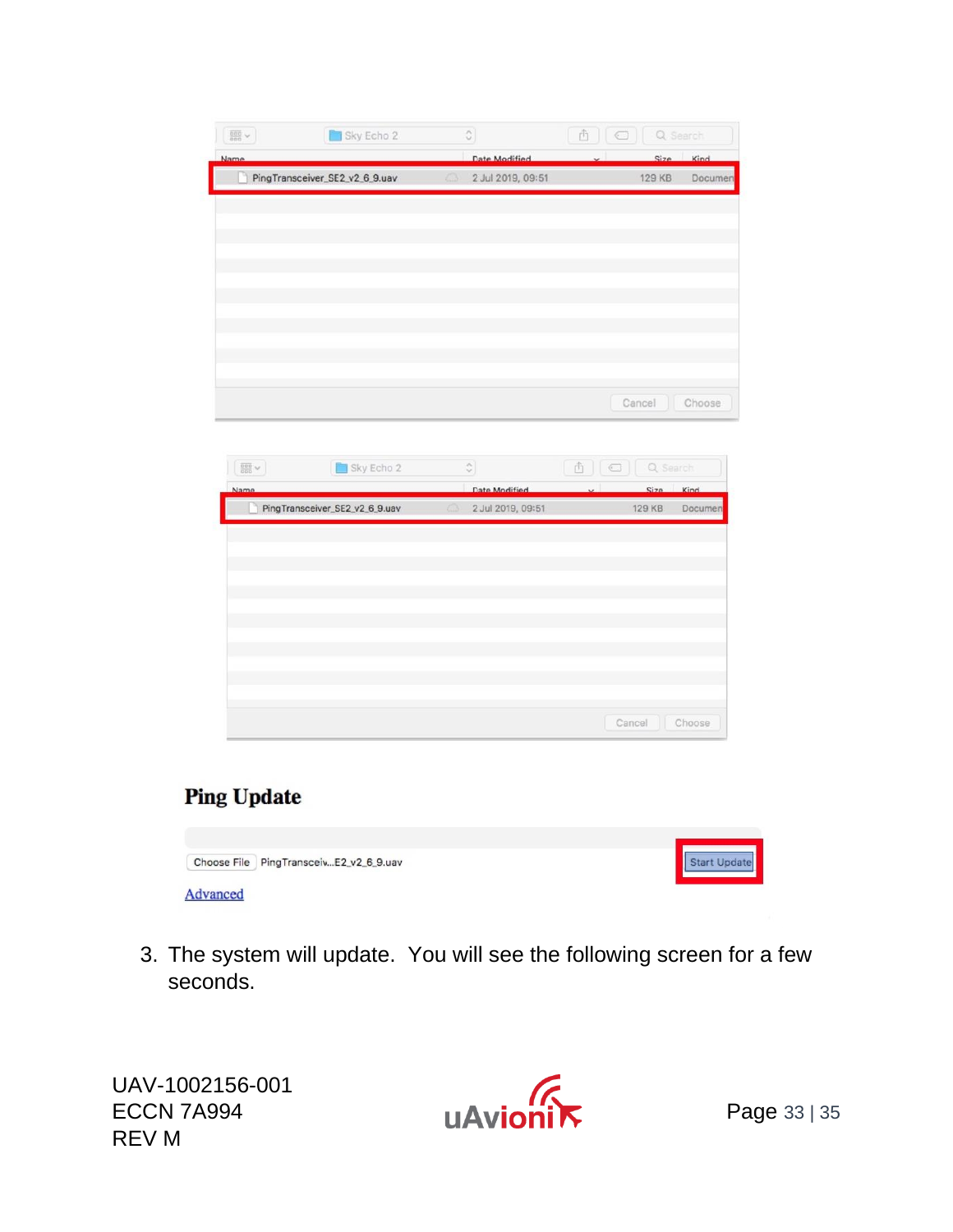

4. When complete, the following screen will appear:

#### Update success, device 1 restarting

Return to status page

5. Manually power off, then power back on SkyEcho to reboot.

#### <span id="page-33-0"></span>**10.3 Wi-Fi Firmware**

Follow these instructions if you were given Wi-Fi update firmware (\*.bin).

- 1. **Reconnect to the SkyEcho hotspot as described above.**
- 2. Open a web browser and navigate to 192.168.4.1
- 3. Click on the "Wi-Fi Version" Update Link:



SSID: SkyEcho\_5DA9 Clients Connected: 2

**SkyEcho Setup WiFi Settings** 

UAV-1002156-001  $ECCN 7A994$   $HAVion'$  Page 34 | 35 REV M